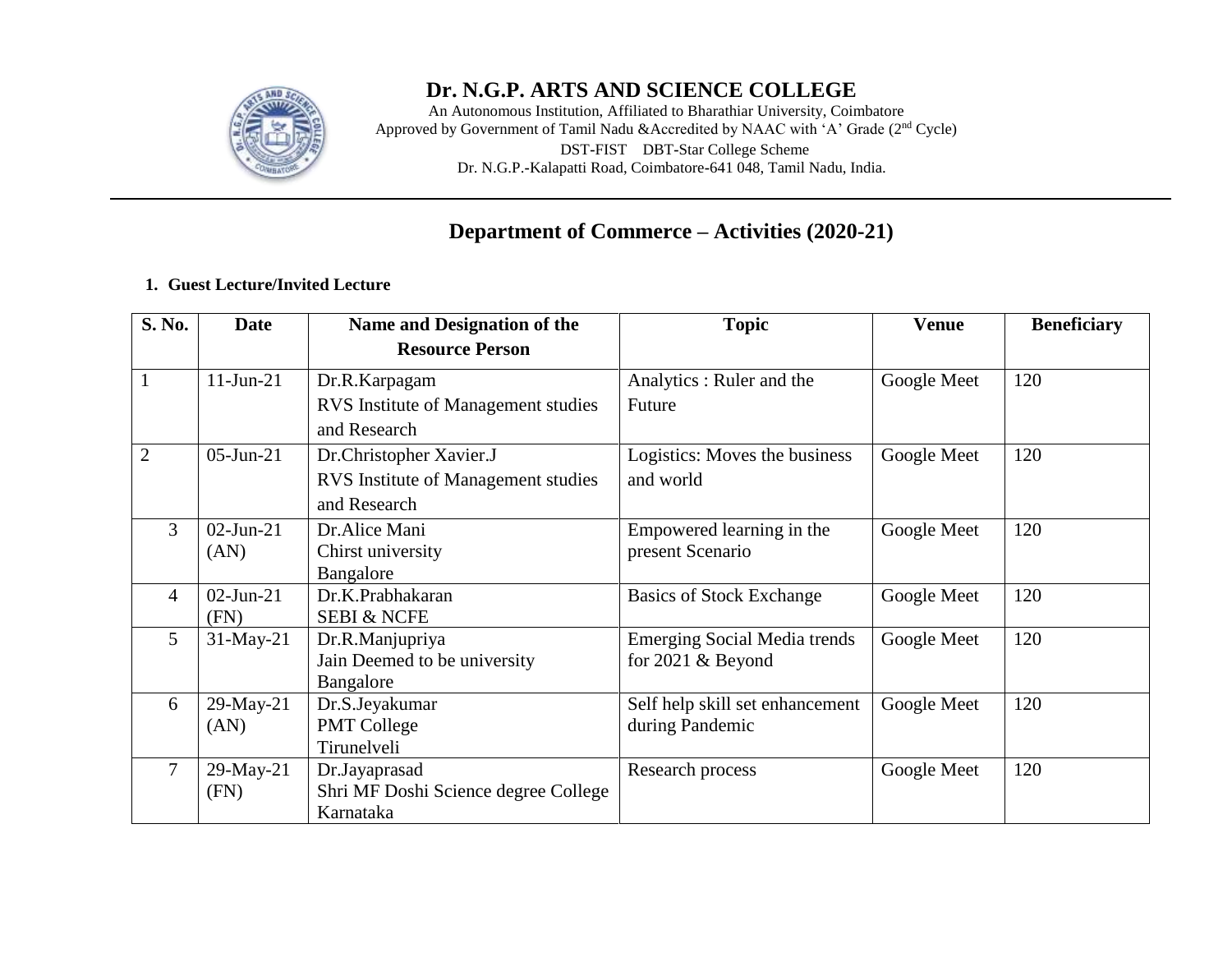| 8  | 27-May-21                                | Dr.Kalpana Rai Menon                  | Being Industry Ready: Tips on     | Google Meet | 120 |
|----|------------------------------------------|---------------------------------------|-----------------------------------|-------------|-----|
|    |                                          | <b>SM Shetty College</b>              | <b>Resume Writing</b>             |             |     |
|    |                                          | Mumbai                                |                                   |             |     |
| 9  | $09-Apr-21$                              | Dr.N.Pratheep Kumar                   | Consumer Rights &                 | Google Meet | 120 |
|    |                                          | <b>General Secretary</b>              | Responsibilities                  |             |     |
|    |                                          | <b>Tamilnadu Consumer Association</b> |                                   |             |     |
| 10 | 30-Mar-21                                | Dr.M.Rangarajan                       | Be Yourself                       | Google Meet | 120 |
|    |                                          | Corporate Trainer                     |                                   |             |     |
| 11 | 26-Mar-21                                | Ms. Latha Sundaram                    | Where you want to be              | Google Meet | 121 |
|    |                                          | Founder & Managing Trustee Aram       |                                   |             |     |
|    |                                          | <b>Foundation Charitable Trust</b>    |                                   |             |     |
| 12 | 24-Mar-21<br>Ms. Akshaya Krishanamoorthi |                                       | Entrepreneur Skills               | Google Meet | 121 |
|    |                                          | Founder-Uliyin Uruvam                 |                                   |             |     |
|    |                                          | Social Entrepreneur                   |                                   |             |     |
|    |                                          | CEO-Surukupai Organics                |                                   |             |     |
| 13 | 19-Mar-21                                | Dr.Samuel Chruchill                   | A Great Leader in you             | Google Meet | 130 |
|    |                                          | Founder, Director-Get Set go Training |                                   |             |     |
|    | Solutions & Youth Foundation             |                                       |                                   |             |     |
|    |                                          | (NGO), Coimbatore                     |                                   |             |     |
| 14 | 19-Feb-21                                | Mr.S.jai Sripathy                     | <b>Trading Methodologies From</b> | Google Meet | 121 |
|    |                                          | Founder, J Capital                    | <b>Investing Perspective</b>      |             |     |
|    |                                          | Coimbatore                            |                                   |             |     |
| 15 | $21-Nov-20$                              | CMA.V.Mathana Gopal                   | <b>CMA</b>                        | Google Meet | 121 |
|    | Chairman ICAI-Coimbatore Chapter         |                                       |                                   |             |     |

# **2. Seminar /Workshop Conferences organized**

| <b>S. No.</b> | Date | <b>Nature of the Event</b><br>(Conference/<br>Seminar/Workshop) | Number of<br><b>External</b><br><b>Participants</b> | Title of the<br>Event | Name &<br><b>Designation</b><br>of the<br><b>Speakers</b> | Name &<br><b>Affiliation</b><br>Chair $\&$<br>Co-chair | <b>Fundin</b><br>Agency | <b>Total</b><br><b>Funding</b> |  |
|---------------|------|-----------------------------------------------------------------|-----------------------------------------------------|-----------------------|-----------------------------------------------------------|--------------------------------------------------------|-------------------------|--------------------------------|--|
| Nil           |      |                                                                 |                                                     |                       |                                                           |                                                        |                         |                                |  |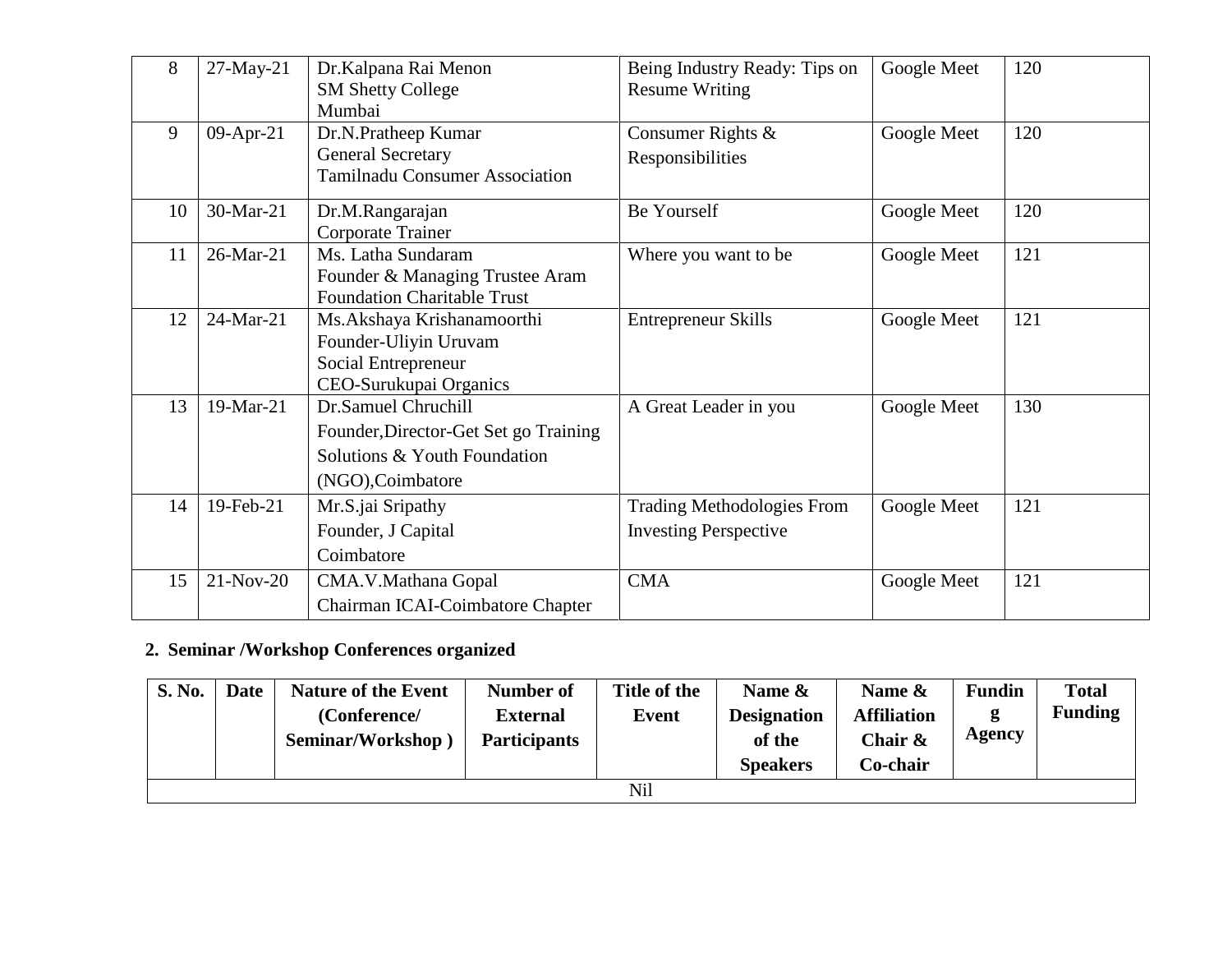#### **3. Extension Activities**

| <b>S. No.</b> | Date | <b>Nature of the extension</b>                | <b>Place</b>    | <b>Students involved</b> |
|---------------|------|-----------------------------------------------|-----------------|--------------------------|
|               |      |                                               |                 |                          |
|               |      | 06-Mar-21   Financial Incentives and Literacy | Periyathadagam  | II.B.Com                 |
|               |      |                                               | Coimbatore      |                          |
|               |      | 06-Mar-21   Government Schemes                | Chinnathadagam, | II.M.Com                 |
|               |      |                                               | Coimbatore      |                          |

### **4. Awards and Prizes for Staff**

| <b>S. No.</b> | Name of the Staff | Name of the Award       | Awarded by                  | <b>Cash Prize</b><br>$($ If any $)$ | Date |
|---------------|-------------------|-------------------------|-----------------------------|-------------------------------------|------|
|               | Mr.C.Karthick     | Doctorial of Philosophy | <b>Bharthiar University</b> |                                     |      |

## **5. Staff Recognitions:**

| <b>S. No.</b> | Name of the Staff   Acted As |                 | Name of the           | <b>Date</b> | Venue               |
|---------------|------------------------------|-----------------|-----------------------|-------------|---------------------|
|               |                              |                 | Programme             |             |                     |
|               | Mr.M.A.Prasad                | Resource Person | Recent Development in | $13-Mar-21$ | Dr.N.G.P.College of |
|               |                              |                 | Education             |             | Education           |

# **6. Staff Participation**

| <b>S. No.</b> | Date          | <b>Name of the Faculty</b> | Name of the Workshop/FDP/Training  | <b>College</b>             |
|---------------|---------------|----------------------------|------------------------------------|----------------------------|
|               |               |                            | <b>Programme</b>                   |                            |
|               | $30$ -June-21 | Dr.M.P.Kumaran             | FDP-Digital tools in Teaching      | Vellore Institute of       |
|               |               |                            |                                    | Techonology                |
|               | $28$ -June-21 | M.A.Prasad                 | Webinar-Financial Enlightement and | <b>KLH Business School</b> |
|               |               |                            | Empowerment in the urrent Scenario |                            |
|               | $28$ -June-21 | M.Banurekha                | Webinar-Financial Enlightement and | <b>KLH Business School</b> |
|               |               |                            | Empowerment in the urrent Scenario |                            |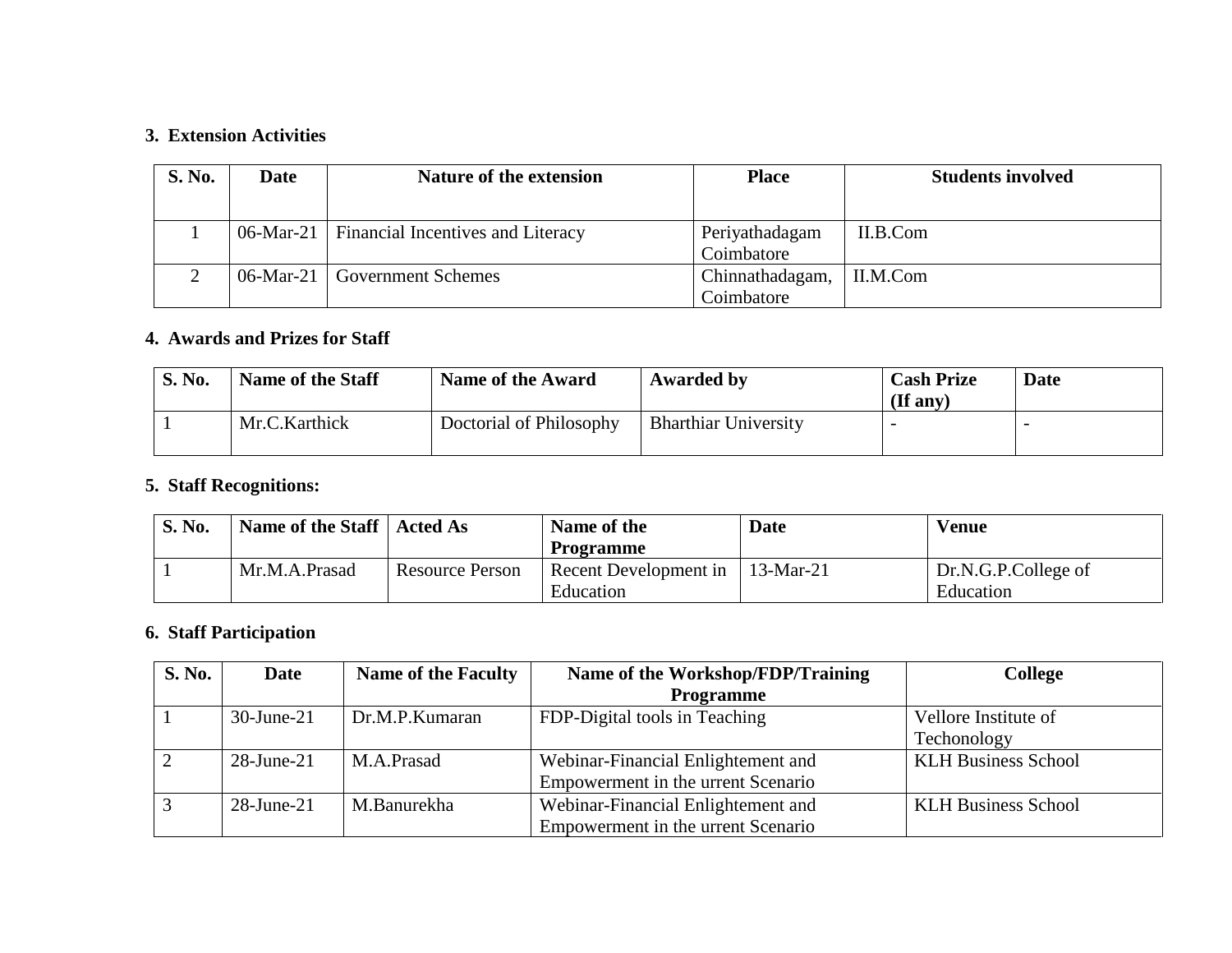| $\overline{4}$ | $27$ -June- $21$ | Dr.R.Gunasundari | Webinar-Managing Emotions for                         | Karpagam Academy of Higher      |
|----------------|------------------|------------------|-------------------------------------------------------|---------------------------------|
|                |                  |                  | maximumresults in a class room                        | Education                       |
| 5              | 25-June-21 to    | P.Priyanka       | FDP-World Literature and Cinema-Innovative            | <b>Chirstian Eminent</b>        |
|                | $29$ -June- $21$ |                  | Approaches to reform social and culture Issues        | College, Indore                 |
| 6              | $25$ -June- $21$ | N.Chandru        | Webinar-Strategies by the corporate for               | Marudhar Kesari Jain College    |
|                |                  |                  | Business sustenance and Emergence out of              | for women                       |
|                |                  |                  | Covid Era                                             |                                 |
| $\overline{7}$ | $25$ -June- $21$ | P.Priyanka       | Webinar-A Road Map and Salient features of            | <b>Chirstian Eminent</b>        |
|                |                  |                  | <b>NEP</b>                                            | College, Indore                 |
| 8              | $25$ -June- $21$ | M.Banurekha      | Webinar-A Road Map and Salient features of            | <b>Chirstian Eminent</b>        |
|                |                  |                  | <b>NEP</b>                                            | College, Indore                 |
| 9              | $25$ -June- $21$ | M.A.Prasad       | Webinar-A Road Map and Salient features of            | <b>Chirstian Eminent</b>        |
|                |                  |                  | <b>NEP</b>                                            | College, Indore                 |
| 10             | $22$ -June-21    | P.Priyanka       | Workshop-How to write Research Paper                  | Vellore Institute of Technology |
|                |                  |                  |                                                       |                                 |
| 11             | $22$ -June- $21$ | M.Banurekha      | Workshop-How to write Research Paper                  | Vellore Institute of Technology |
| 12             | $22$ -June- $21$ | N.Chandru        |                                                       |                                 |
|                |                  |                  | Workshop-How to write Research Paper                  | Vellore Institute of Technology |
| 13             | 21-June-21 to    | M.Banurekha      | FDP-international Professional Development            | Patrician College of Arts and   |
|                | $27$ -June- $21$ |                  | Programme on SPSS                                     | Science                         |
| 14             | $19$ -June- $21$ | M.Banurekha      | Webinar-Cloud Computing-Microsoft Azuare              | Nehru Arts and Science          |
|                |                  |                  |                                                       | College                         |
| 15             | 18-June-21 to    | Dr.S.Gandhimathi | FDP-CSI as teaching tool for 21 <sup>st</sup> Century | Karpagam College of             |
|                | $24$ -June- $21$ |                  |                                                       | Engineering                     |
| 16             | 17-June-21 to    | M.Banurekha      | Workshop-The 5 G revolution                           | <b>Chirstian Eminent</b>        |
|                | 19-June-21       |                  |                                                       | College, Indore                 |
| 17             | 17-June-21 to    | P.Priyanka       | Workshop-The 5 G revolution                           | <b>Chirstian Eminent</b>        |
|                | 19-June-21       |                  |                                                       | College, Indore                 |
| 18             | 14-June-21 to    | M.Banurekha      | FDP-Patent Drafting & Filing                          | Atal-Jerusalem college of       |
|                | 18-June-21       |                  |                                                       | Engineering , Chennai           |
| 19             | 14-June-21       | M.Banurekha      | FDP-How to make teaching Learning process             | <b>Chirstian Eminent</b>        |
|                | to.              |                  | Effective & out come based                            | College, Indore                 |
|                | $21$ -June- $21$ |                  |                                                       |                                 |
| 20             | 14-June-21       | M.A.Prasad       | FDP-How to make teaching Learning process             | <b>Chirstian Eminent</b>        |
|                | to               |                  | Effective & out come based                            | College, Indore                 |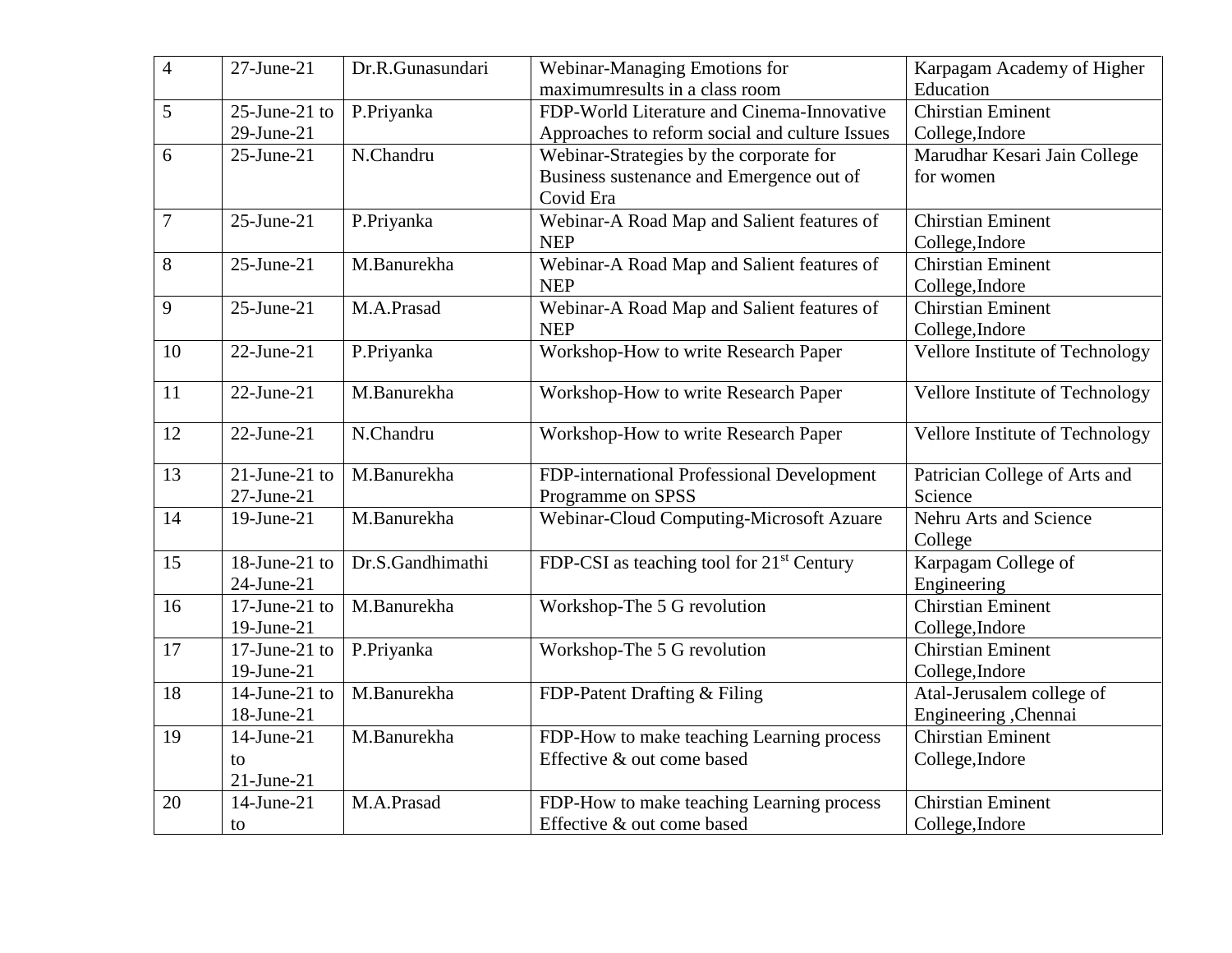|                 | $21$ -June- $21$ |                   |                                                 |                              |
|-----------------|------------------|-------------------|-------------------------------------------------|------------------------------|
| $\overline{21}$ | 14-June-21       | Dr.M.P.Kumaran    | Webinar-Agriculture Marketing and Agri          | Kamadhenu College of Art and |
|                 | to               |                   | Business : Innovation, Reforms & Digitalization | Science                      |
|                 | 18-June-21       |                   | <b>Strategies</b>                               |                              |
| 22              | $12$ -June- $21$ | P.Priyanka        | Webinar-Demystifying Bloom's Taxonomy           | <b>Chirstian Eminent</b>     |
|                 |                  |                   |                                                 | College, Indore              |
| 23              | $12$ -June- $21$ | M.Banurekha       | Webinar-Demystifying Bloom's Taxonomy           | <b>Chirstian Eminent</b>     |
|                 |                  |                   |                                                 | College, Indore              |
| 24              | $11$ -June- $21$ | P.Priyanka        | <b>Webinar-Stress Management</b>                | Malabar Institute of         |
|                 |                  |                   |                                                 | Technology                   |
| 25              | $11$ -June-21    | M.Banurekha       | <b>Webinar-Stress Management</b>                | Malabar Institute of         |
|                 |                  |                   |                                                 | Technology                   |
| 26              | $11$ -June-21    | M.A.prasad        | Webinar-Stress Management                       | Malabar Institute of         |
|                 |                  |                   |                                                 | Technology                   |
| 27              | 08-June-21 to    | P.Priyanka        | FDP-Women Empowerment                           | PSG Polytechnic College      |
|                 | $12$ -June- $21$ |                   |                                                 |                              |
| 28              | 08-June-21 to    | M.Banurekha       | FDP-Women Empowerment                           | PSG Polytechnic College      |
|                 | $12$ -June-21    |                   |                                                 |                              |
| 29              | $06$ -June-21 to | P.Priyanka        | FDP-Educational Technology- Integration &       | <b>Atal-Aligarh Muslim</b>   |
|                 | $10$ -June- $21$ |                   | Interaction                                     | <b>University Center</b>     |
| 30              | 05-June-21 to    | Dr.P.B.Banudevi   | FDP-Research methodology and Pedagogy for       | Dr.N.G.P. Arts and Science   |
|                 | $21$ -June- $21$ |                   | tertiary Education                              | College                      |
| 31              | $05$ -June-21 to | Dr.S.Sarvanan     | FDP- Research methodology and Pedagogy for      | Dr.N.G.P. Arts and Science   |
|                 | $21$ -June- $21$ |                   | tertiary Education                              | College                      |
| 32              | 05-June-21 to    | Dr.S.S.Murugandam | FDP-Research methodology and Pedagogy for       | Dr.N.G.P. Arts and Science   |
|                 | $21$ -June- $21$ |                   | tertiary Education                              | College                      |
| 33              | $05$ -June-21 to | M.A.Prasad        | FDP-Research methodology and Pedagogy for       | Dr.N.G.P. Arts and Science   |
|                 | $21$ -June- $21$ |                   | tertiary Education                              | College                      |
| 34              | $05$ -June-21 to | Dr.S.Gandhimathi  | FDP- Research methodology and Pedagogy for      | Dr.N.G.P. Arts and Science   |
|                 | $21$ -June- $21$ |                   | tertiary Education                              | College                      |
| 35              | $05$ -June-21 to | Dr.R.Gunasundari  | FDP- Research methodology and Pedagogy for      | Dr.N.G.P. Arts and Science   |
|                 | $21$ -June- $21$ |                   | tertiary Education                              | College                      |
| 36              | $05$ -June-21 to | M.Banurekha       | FDP- Research methodology and Pedagogy for      | Dr.N.G.P. Arts and Science   |
|                 | $21$ -June- $21$ |                   | tertiary Education                              | College                      |
| 37              | $05$ -June-21 to | P.Vimalkumar      | FDP- Research methodology and Pedagogy for      | Dr.N.G.P. Arts and Science   |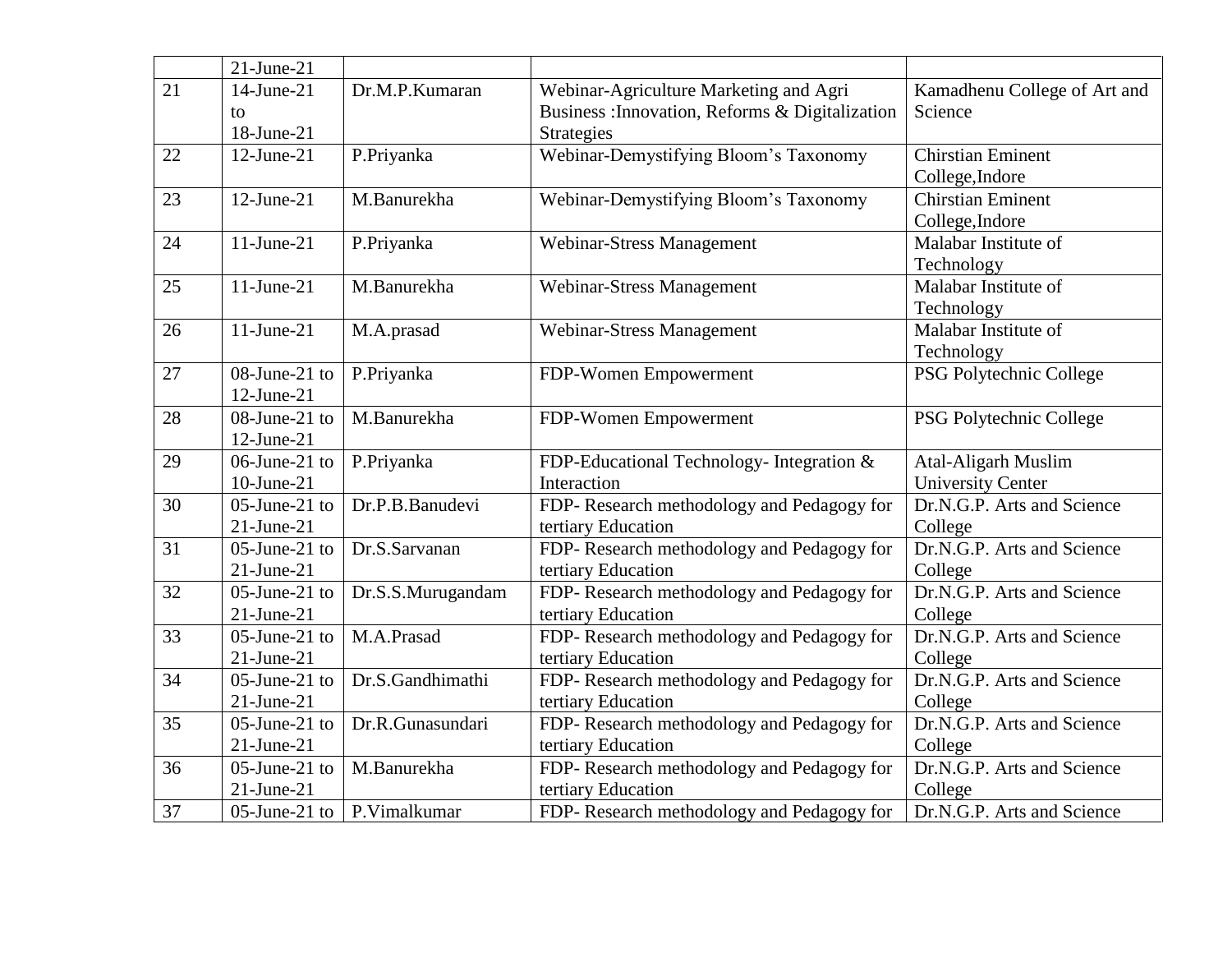|    | $21$ -June- $21$ |                   | tertiary Education                          | College                      |
|----|------------------|-------------------|---------------------------------------------|------------------------------|
| 38 | $05$ -June-21 to | N.Chandru         | FDP- Research methodology and Pedagogy for  | Dr.N.G.P. Arts and Science   |
|    | $21$ -June- $21$ |                   | tertiary Education                          | College                      |
| 39 | $05$ -June-21 to | M.R.Chandrasekar  | FDP-Research methodology and Pedagogy for   | Dr.N.G.P. Arts and Science   |
|    | $21$ -June- $21$ |                   | tertiary Education                          | College                      |
| 40 | $05$ -June-21 to | Dr.M.P.Kumaran    | FDP-Research methodology and Pedagogy for   | Dr.N.G.P. Arts and Science   |
|    | $21$ -June- $21$ |                   | tertiary Education                          | College                      |
| 41 | $05$ -June-21 to | D.Shanmugavadivel | FDP- Research methodology and Pedagogy for  | Dr.N.G.P. Arts and Science   |
|    | $21$ -June- $21$ |                   | tertiary Education                          | College                      |
| 42 | $05$ -June-21 to | K.Ponnumani       | FDP- Research methodology and Pedagogy for  | Dr.N.G.P. Arts and Science   |
|    | $21$ -June- $21$ |                   | tertiary Education                          | College                      |
| 43 | $05$ -June-21 to | P.Maheswari       | FDP- Research methodology and Pedagogy for  | Dr.N.G.P. Arts and Science   |
|    | $21$ -June- $21$ |                   | tertiary Education                          | College                      |
| 44 | $05$ -June-21 to | P.Priyanka        | FDP-Research methodology and Pedagogy for   | Dr.N.G.P. Arts and Science   |
|    | $21$ -June- $21$ |                   | tertiary Education                          | College                      |
| 45 | $04$ -June-21    | P.Maheswari       | Workshop-nuances of Impactful research and  | Guru's Academy of Commerce   |
|    |                  |                   | reference Management Tool                   |                              |
| 46 | $02$ -June-21    | Dr.M.P.Kumaran    | Webinar-Digital Marketing                   | Nehru Arts Science &         |
|    |                  |                   |                                             | <b>Commerce College</b>      |
| 47 | 31-May-21        | P.Maheswari       | Webinar-Impact of Pandemic on Higher        | Hassan Khoyihami Memorial    |
|    |                  |                   | Education                                   | Degree College               |
| 48 | 31-May-21        | Dr.S.Gandhimathi  | Webinar-Angel Investment VC Funding         | Nadar Mahajana Sangam        |
|    |                  |                   | opportunities for early stage entrepreneurs | sermathai vasan college for  |
|    |                  |                   |                                             | women                        |
| 49 | 31-May-21        | P.Maheswari       | Webinar-Innovation & IPR                    | <b>MDSD Girls College</b>    |
| 50 | 31-May-21        | D.Shanmugavadivel | Workshop-Research Proposal for funding      | Kamadhenu College of Art and |
|    |                  |                   | Projects                                    | Science                      |
| 51 | 31-May-21        | Dr.S.Gandhimathi  | Workshop-Research Proposal for funding      | Kamadhenu College of Art and |
|    |                  |                   | Projects                                    | Science                      |
| 52 | 31-May-21        | Dr.M.P.Kumaran    | Workshop-Research Proposal for funding      | Kamadhenu College of Art and |
|    |                  |                   | Projects                                    | Science                      |
| 53 | 31-May-21        | Dr.R.Gunasundari  | Workshop-Research Proposal for funding      | Kamadhenu College of Art and |
|    |                  |                   | Projects                                    | Science                      |
| 54 | 20-May-21        | Dr.S.Gandhimathi  | Webinar-English is made easy                | PPG College of Arts and      |
|    |                  |                   |                                             | Science                      |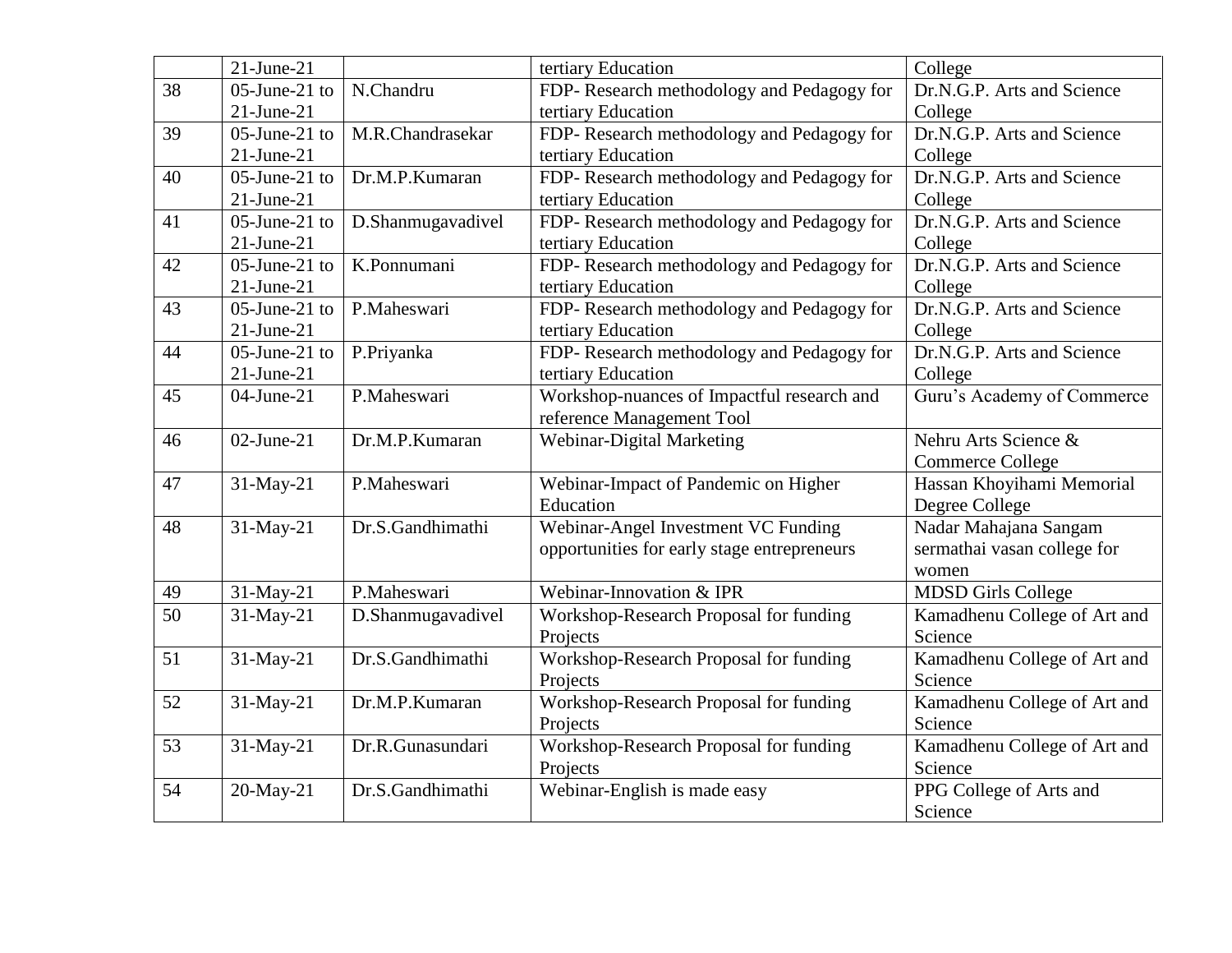| 55 | 12-May-21    | D.Shanmugavadivel  | Webinar-Effect of depreciation on operating   | Adithya College of Arts and    |
|----|--------------|--------------------|-----------------------------------------------|--------------------------------|
|    |              |                    | results                                       | <b>Science College</b>         |
| 56 | 12-May-21    | Dr.M.P.Kumaran     | Webinar-Effect of depreciation on operating   | Adithya College of Arts and    |
|    |              |                    | results                                       | <b>Science College</b>         |
| 57 | 12-May-21    | Dr.S.Gandhimathi   | Webinar-Effect of depreciation on operating   | Adithya College of Arts and    |
|    |              |                    | results                                       | <b>Science College</b>         |
| 58 | 23-Apr-21    | N.Chandru          | Webinar-Digitial Marketing: Trends to look in | Nehru Arts and Science         |
|    |              |                    | 2021                                          | College                        |
| 59 | $10$ -Apr-21 | Dr.R.Gunasundari   | National Level Research Methodology           | Kamadhenu College of Art and   |
|    |              |                    | workshop on 'Art of writing Research papers   | Science                        |
|    |              |                    | in Scopus journals'                           |                                |
| 60 | $10$ -Apr-21 | M.Banurekha        | Workshop-Art of Writing Research paper in     | Kaamadhenu Arts and Science    |
|    |              |                    | Scopus Journals                               | College                        |
| 61 | $10$ -Apr-21 | Dr.M.P.Kumaran     | Workshop-Art of Writing Research paper in     | Kaamadhenu Arts and Science    |
|    |              |                    | Scopus Journals                               | College                        |
| 62 | $10$ -Apr-21 | P.Priyanka         | Workshop-Art of Writing Research paper in     | Kaamadhenu Arts and Science    |
|    |              |                    | Scopus Journals                               | College                        |
| 63 | $10$ -Apr-21 | Dr.S.Gandhimathi   | Workshop-Art of Writing Research paper in     | Kaamadhenu Arts and Science    |
|    |              |                    | Scopus Journals                               | College                        |
| 64 | $10$ -Apr-21 | N.Chandru          | Workshop-Art of Writing Research paper in     | Kaamadhenu Arts and Science    |
|    |              |                    | Scopus Journals                               | College                        |
| 65 | 30-Mar-21    | M.Banurekha        | Webinar-Introduction to securities Market     | Badruka College of Commerce    |
|    |              |                    | Initial public offering & Mutual Fund         | & Arts                         |
|    |              |                    | Investing                                     |                                |
| 66 | 23-Mar-21    | Dr.R.Gunasundari   | National webinar on 'Strategy of managing     | Pt.LMS.Govt PG College,        |
|    |              |                    | personal finance Including Mutual Funds       | rishikesh                      |
|    |              |                    | during and after Covid-19'                    |                                |
| 67 | 02-Mar-21 &  | Dr.R.Gunasundari   | International Conference On Inclusive Growth  | Hindusthan College of Arts and |
|    | 03-Mar-21    |                    | <b>Strategies Towards</b>                     | Science                        |
|    |              |                    | Sustainable Development In The Field Of       |                                |
|    |              |                    | Social, Commerce And Management               |                                |
| 68 | 02-Mar-21 &  | Dr.M.P.Kumaran     | Webinar-Inclusive Growth strategies towards   | Hindustan College of arts and  |
|    | 03-Mar-21    |                    | sustainable development in the field of       | Science                        |
|    |              |                    | social, Commerce and Management               |                                |
| 69 | 02-Mar-21 &  | Mr.D.Shanmugavadiv | Webinar-Inclusive Growth strategies towards   | Hindustan College of arts and  |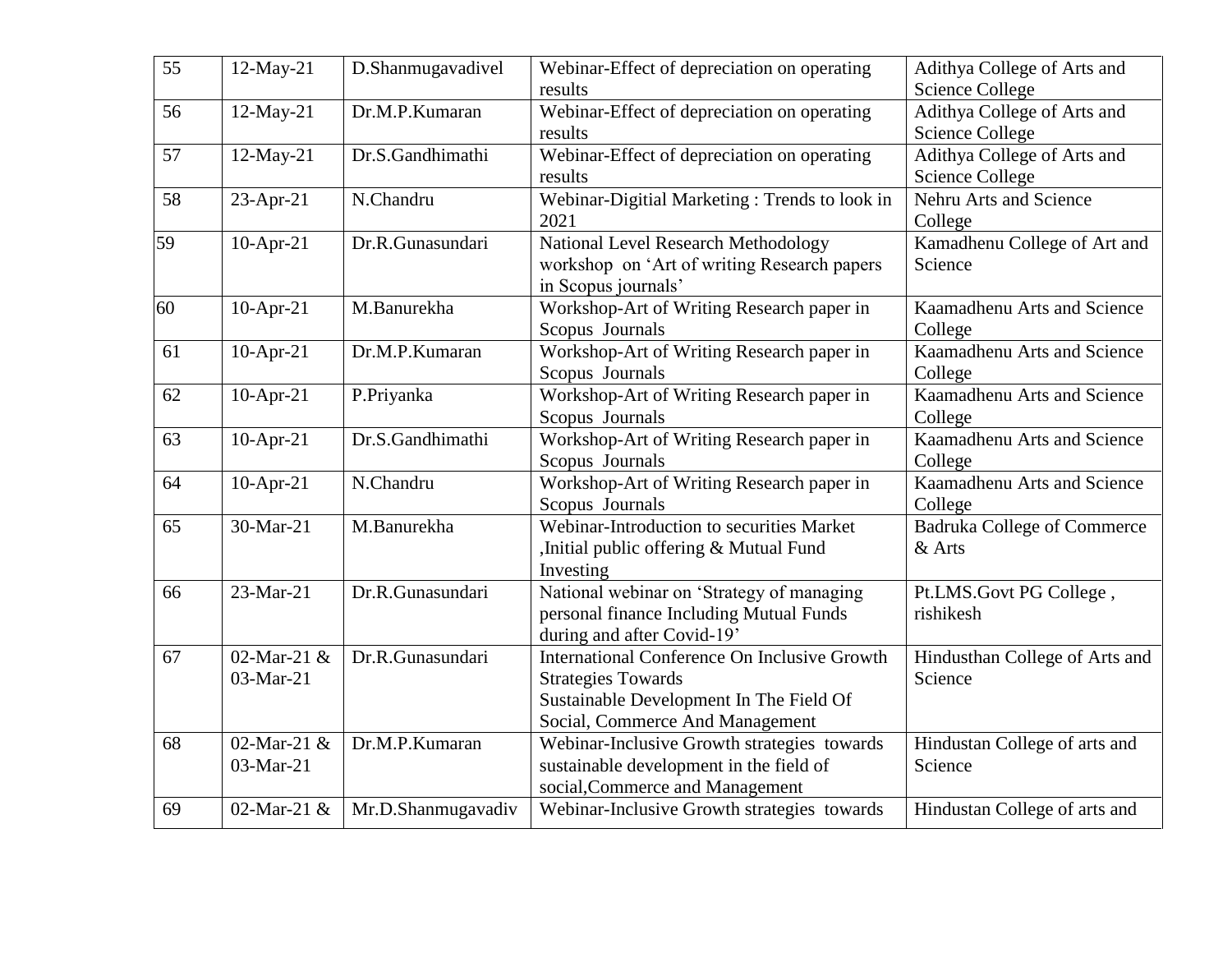|    | 03-Mar-21                       | el               | sustainable development in the field of social,<br><b>Commerce and Management</b>                                                  | Science                                                                         |
|----|---------------------------------|------------------|------------------------------------------------------------------------------------------------------------------------------------|---------------------------------------------------------------------------------|
| 70 | 11-Feb-21                       | N.Chandru        | Webinar-Data Analytics and business<br>Processes                                                                                   | Avinashillingam Institute for<br>home Science and higher<br>education for women |
| 71 | 8-Feb-21 to<br>12-Feb-21        | P.Priyanka       | FDP-Modern Pedagogical techniques for<br>effective teaching & Learning                                                             | NRI Institute Of Technology.                                                    |
| 72 | $04$ -Feb-21 to<br>07-Feb-21    | Dr.R.Gunasundari | FDP on 'Pedagogical Innovations And<br><b>Experimentation In Enhancing Learning</b><br>Effectiveness<br>For Gen Alpha              | Hindusthan College of Arts and<br>Science                                       |
| 73 | $21-Ian-21$                     | N.Chandru        | FDP-An Application of SPSS in Social Science<br>Research                                                                           | RVS College of Arts and<br>Science                                              |
| 74 | $04$ -Jan-21 to<br>08-Jan-21    | Dr.s.Saravanan   | FDP-Research in finance using E-views                                                                                              | <b>PSGR Krishnammal College</b><br>for women                                    |
| 75 | $17$ -Dec-20 to<br>24-Dec-20    | Dr.M.P.Kumaran   | FDP-Applications of Tools & Techiniques in<br>research Methodology & Accelerate to publish<br>article in Scopus and web of Science | Hindusthan college of Arts and<br>Science                                       |
| 76 | $16$ -Dec-20                    | Dr.S.Gandhimathi | <b>Investors awareness Programme</b>                                                                                               | <b>SEBI</b> Initiated Campaign-<br>Knowledge Bell                               |
| 77 | 10-Dec-20 to<br>30-Dec-20       | Dr.S.Saravanan   | FDP-Educational Management and leadership<br>for Sustainable Environment                                                           | Punjab University                                                               |
| 78 | $16-Nov-20$ to<br>21-Nov-20     | Dr.R.Gunasundari | State level FDP on Teaching Learning<br>Practices in 2020                                                                          | Hindusthan College of Arts and<br>Science                                       |
| 79 | $16-Nov-20$ to<br>28-Nov-20     | Dr.s.Saravanan   | FDP-Outcome Based Education in<br>ManagementEducation                                                                              | Saintgits Institute of<br>Management                                            |
| 80 | $26$ -Aug- $20$ to<br>28-Aug-20 | Dr.S.Saravanan   | FDP-Virtual Teaching & Learning                                                                                                    | PSGR KrishnammalCollege for<br>Women                                            |
| 81 | 13-Aug-20                       | Dr.R.Gunasundari | FDP on Opportunities for CMA Aspirants -<br>way to success                                                                         | Hindusthan College of Arts and<br>Science                                       |
| 82 | 10-Aug-20                       | Dr.R.Gunasundari | <b>Investor Awareness Program</b>                                                                                                  | Knowise Learning Academy in<br>association with National Stock<br>Exchange(NSE) |
| 83 | $30$ -July-20                   | Dr.R.Gunasundari | Webinar on 'Career Aspirations Of GENEXT'                                                                                          | Adhithya College of Arts and<br>Science                                         |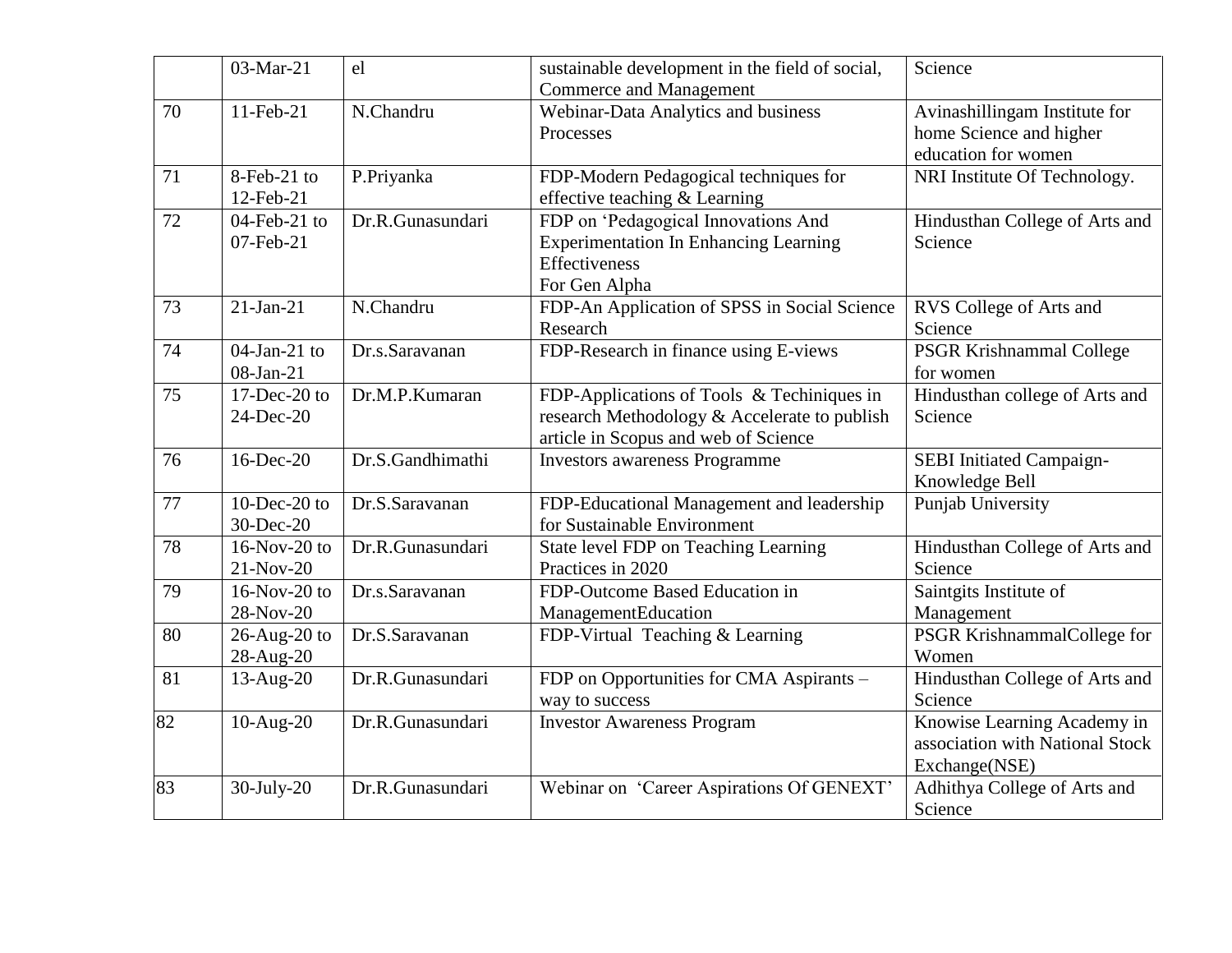| 84 | $25$ -July- $20$ to | Dr.s.Saravanan   | FDP-Research Methodology: Emerging          | <b>Government First Grade</b>  |
|----|---------------------|------------------|---------------------------------------------|--------------------------------|
|    | 31-July-20          |                  | Perspective, Challenges and Opportunities   | College                        |
| 85 | $03$ -July- $20$    | Dr.S.Gandhimathi | E-Quiz-Taxation                             | K.R.College of Arts and        |
|    | to                  |                  |                                             | Science                        |
|    | $06$ -July- $20$    |                  |                                             |                                |
| 86 | $27$ -June- $20$    | Dr.R.Gunasundari | International webinar on'Managing Emotions  | Karpagam Academy of Higher     |
|    |                     |                  | for Maximum Results in A Classroom'         | Education                      |
| 87 | 26-June-20 to       | Dr.S.Saravanan   | FDP-Emerging trends in business and Society | Kalasalingam Business School   |
|    | $02$ -July- $20$    |                  |                                             |                                |
| 88 | $24$ -June- $20$    | Dr.R.Gunasundari | Webinar on 'Life Skills For The Future'     | K.S.R. College of Arts &       |
|    |                     |                  |                                             | Science for Women,             |
|    |                     |                  |                                             | Tiruchengode                   |
| 89 | $24$ -June- $20$    | Dr.R.Gunasundari | FDP on Advanced Excel                       | PSGR KrishnammalCollege for    |
|    |                     |                  |                                             | Women                          |
| 90 | $23$ -June- $20$    | Dr.R.Gunasundari | National Level Webinar                      | Avinashilingam Institute of    |
|    |                     |                  | on COVID - 19 AND STATE OF LABOUR           | Home Science and Higher        |
|    |                     |                  |                                             | education for Women            |
| 91 | 22-June-20 to       | Dr.R.Gunasundari | <b>E</b> Content Development                | Angappa College of Arts and    |
|    | 26-June-20          |                  |                                             | Science                        |
| 92 | $19$ -June- $20$    | Dr.R.Gunasundari | National Level Webinar on COVID - 19 and    | Avinashilingam Institute of    |
|    |                     |                  | Common Man                                  | Home Science and Higher        |
|    |                     |                  |                                             | education for Women            |
| 93 | 18-June-20          | Dr.R.Gunasundari | Webinar series on 'Challenges are           | Providence College for Women   |
|    | to                  |                  | Opportunities In Disguise'                  |                                |
|    | $20$ -June- $20$    |                  |                                             |                                |
| 94 | 16-June-20 to       | Dr.R.Gunasundari | Research Methodology and ICT based          | Hindusthan College of Arts and |
|    | $20$ -June- $20$    |                  | Teaching and Learning Tools                 | Science                        |
| 95 | 15-June-20 to       | Dr.R.Gunasundari | "International Conference on Innovative     | Hindusthan College of Arts and |
|    | 19-June-20          |                  | Challenges in Multidisciplinary             | Science                        |
|    |                     |                  | Research and Practices"                     |                                |
| 96 | $15$ -June- $20$    | Dr.R.Gunasundari | National Level Webinar on "Measures         | Avinashilingam Institute of    |
|    |                     |                  | to Combat the Impact of COVID -19 on Indian | Home Science and Higher        |
|    |                     |                  | Economy"                                    | education for Women            |
| 97 | $11$ -June-20       | Dr.R.Gunasundari | National Level Webinar on                   | Avinashilingam Institute of    |
|    |                     |                  |                                             | Home Science and Higher        |
|    |                     |                  | Revitalizing MSMEs Post COVID - 19 Crisis   |                                |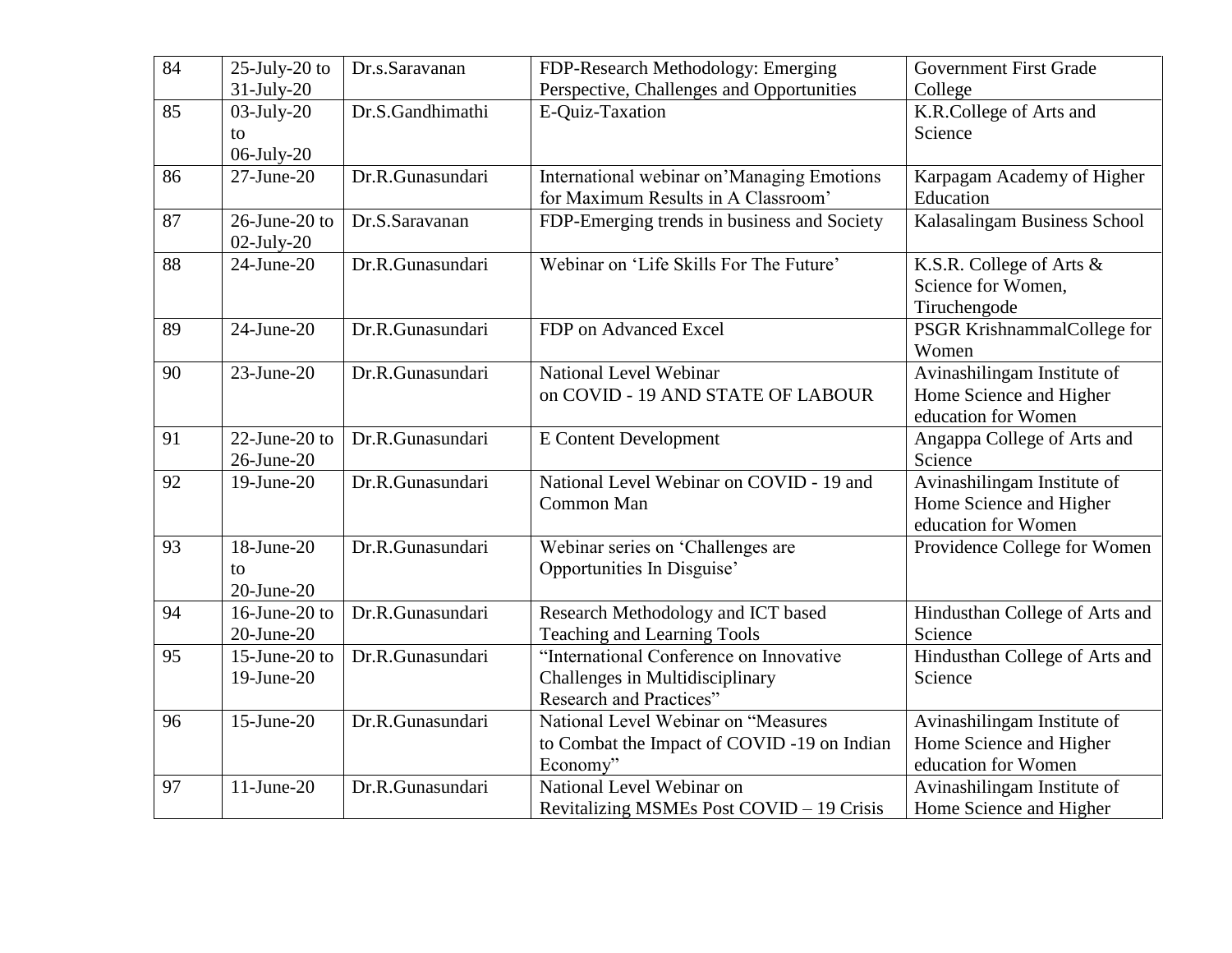|     |                                  |                  | and Business Sustainability                                                                                                     | education for Women                                       |
|-----|----------------------------------|------------------|---------------------------------------------------------------------------------------------------------------------------------|-----------------------------------------------------------|
| 98  | $09$ -June-20                    | Dr.R.Gunasundari | Webinar-Writing That Matters - The<br>Inevitable Documentation in Commerce,<br><b>Economics and Business</b><br>Administration" | NGM College, Pollachi                                     |
| 99  | 8-June-20 to<br>$15$ -June- $20$ | Dr.R.Gunasundari | <b>Faculty Development</b><br>Program                                                                                           | SNMVCollege of Arts and<br>Science                        |
| 100 | 6-June-20 to<br>$12$ -June-20    | Dr.R.Gunasundari | Webinar-Post Covid Challenges and<br>opportunities – A Global perspective                                                       | Sakthi Institute of Information<br>and Management Studies |
| 101 | $06$ -June-20                    | Dr.R.Gunasundari | Faculty<br>Development Program on "Teaching for<br>Transformation & Excellence in Post Covid<br>Era"                            | American College, Madurai                                 |
| 102 | $05$ -June-20                    | Dr.R.Gunasundari | Webinar-Rudiments of Curriculum design and<br>delivery                                                                          | Dr.S.N.S.Rajalakshmi College<br>of Arts and Science       |
| 103 | $04$ -June-20                    | Dr.R.Gunasundari | International Webinar on "Relearning the<br><b>ABCDs</b><br>of the Business Impacts"                                            | NGM College, Pollachi                                     |
| 104 | $03$ -June-20                    | Dr.R.Gunasundari | Webinar-"Enabling E-commerce And<br>Enhancing Effective Learning Skills In Current<br>Scenario"                                 | <b>Bishop Ambrose College</b>                             |
| 105 | $03$ -June-20                    | Dr.S.Gandhimathi | <b>National Level Covid-19 Awareness</b><br>Programme                                                                           | <b>AVC College</b>                                        |
| 106 | $02$ -June-20<br>(AN)            | Dr.R.Gunasundari | Webinar-Advanced excel at glance                                                                                                | Angappa College of Arts and<br>Science                    |
| 107 | $02$ -June-20                    | Dr.R.Gunasundari | Webinar on 'Manidhargalummatrauyirgalum'                                                                                        | NGM College, Pollachi                                     |

### **7. Staff Presentation**

| S. No. | <b>Date</b> | <b>Name of the Faculty</b> | <b>Name of the Conference</b> | Name of the title | College |  |  |  |
|--------|-------------|----------------------------|-------------------------------|-------------------|---------|--|--|--|
|        | Nil         |                            |                               |                   |         |  |  |  |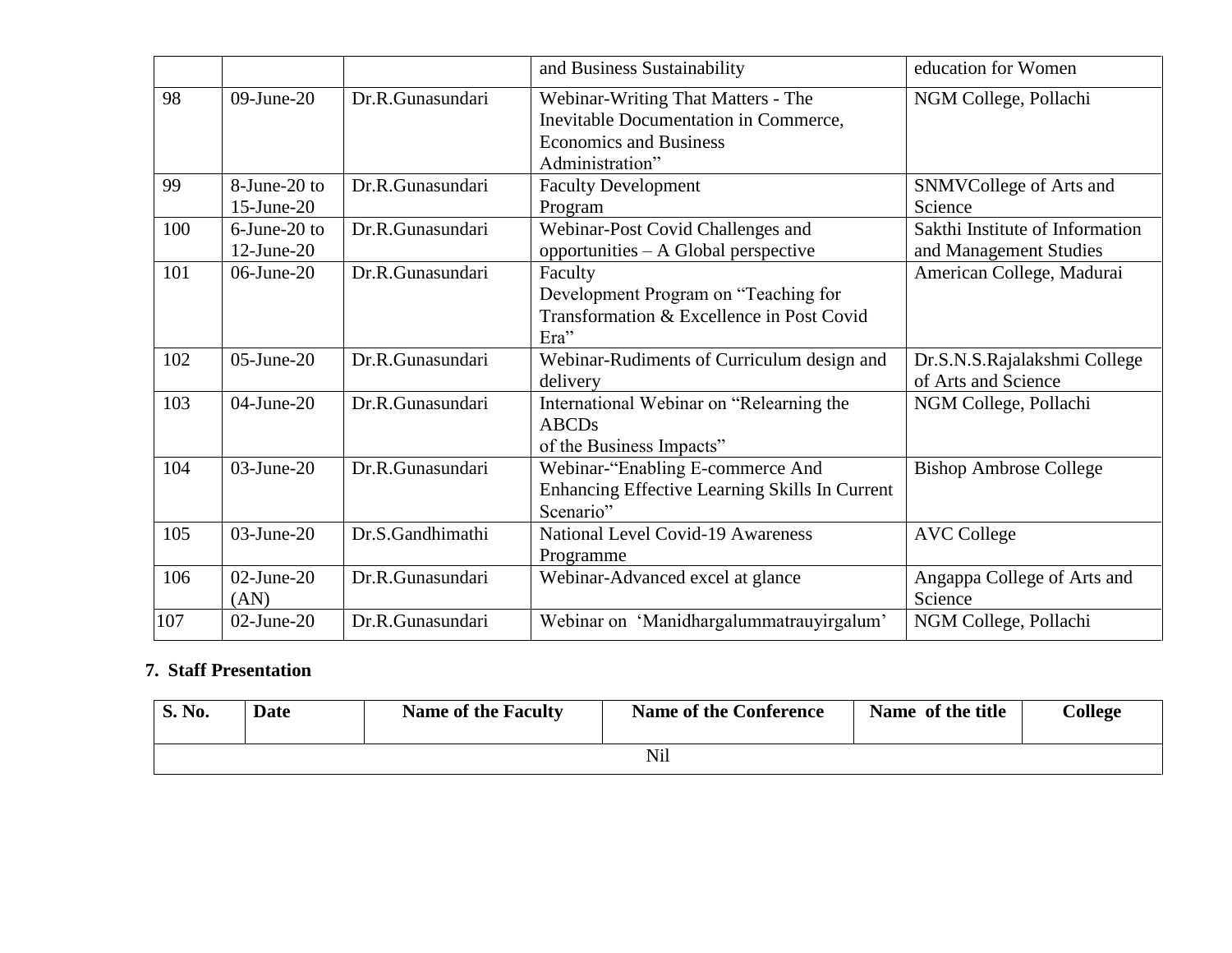#### **8. Students Presentation**

| S.no           | <b>Date</b> | Name of the        | Name of the event         | Name of the title                                         | <b>College</b>                                 |
|----------------|-------------|--------------------|---------------------------|-----------------------------------------------------------|------------------------------------------------|
|                |             | student            |                           |                                                           |                                                |
| $\mathbf{1}$   | 24-Mar-21   | Naveen Kumar M     | <b>Paper Presentation</b> | Workshop-Impact of Insurance in<br>shipping and Logistics | Sri Ramakrishna College<br>of Arts and Science |
| $\overline{2}$ | 24-Mar-21   | Navin S            | <b>Paper Presentation</b> | Workshop-Impact of Insurance in<br>shipping and Logistics | Sri Ramakrishna College<br>of Arts and Science |
| 3              | 24-Mar-21   | <b>NivinPeeuse</b> | <b>Paper Presentation</b> | Workshop-Impact of Insurance in<br>shipping and Logistics | Sri Ramakrishna College<br>of Arts and Science |
| $\overline{4}$ | 24-Mar-21   | Prithivrajaa G.M.R | <b>Paper Presentation</b> | Workshop-Impact of Insurance in<br>shipping and Logistics | Sri Ramakrishna College<br>of Arts and Science |
| 5              | 24-Mar-21   | Saran K            | <b>Paper Presentation</b> | Workshop-Impact of Insurance in<br>shipping and Logistics | Sri Ramakrishna College<br>of Arts and Science |
| 6              | 24-Mar-21   | Sharan R           | <b>Paper Presentation</b> | Workshop-Impact of Insurance in<br>shipping and Logistics | Sri Ramakrishna College<br>of Arts and Science |
| $\overline{7}$ | 24-Mar-21   | Sowbarnigaa        | <b>Paper Presentation</b> | Workshop-Impact of Insurance in<br>shipping and Logistics | Sri Ramakrishna College<br>of Arts and Science |
| 8              | 24-Mar-21   | Sukanth K          | <b>Paper Presentation</b> | Workshop-Impact of Insurance in<br>shipping and Logistics | Sri Ramakrishna College<br>of Arts and Science |
| 9              | 24-Mar-21   | Bawadharani.S      | <b>Paper Presentation</b> | Workshop-Impact of Insurance in<br>shipping and Logistics | Sri Ramakrishna College<br>of Arts and Science |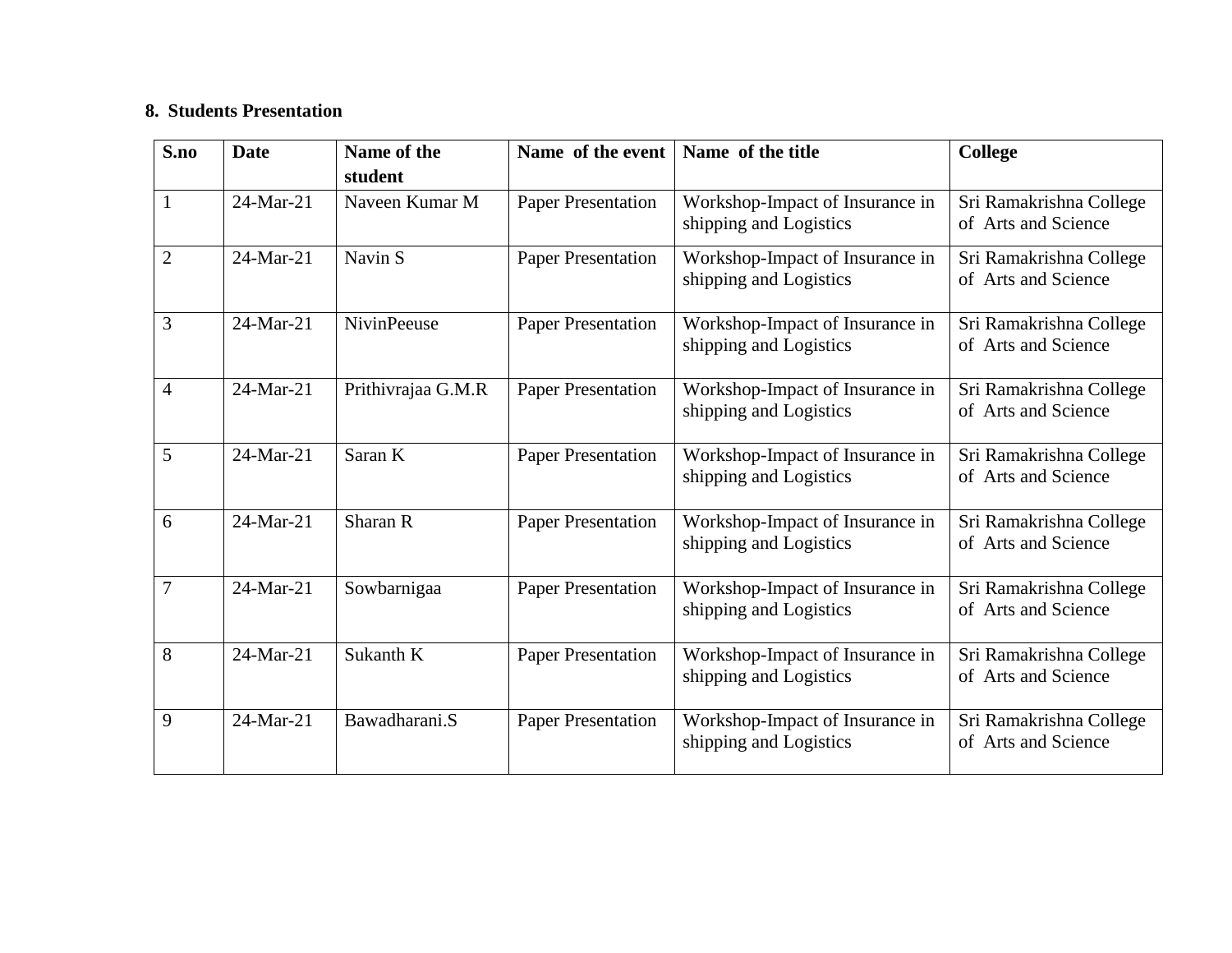| 10 | 24-Mar-21                      | Kavin Krishna.S  | <b>Paper Presentation</b> | Workshop-Impact of Insurance in<br>shipping and Logistics | Sri Ramakrishna College<br>of Arts and Science                      |
|----|--------------------------------|------------------|---------------------------|-----------------------------------------------------------|---------------------------------------------------------------------|
| 11 | 24-Mar-21                      | Nithyhashree.S   | <b>Paper Presentation</b> | Workshop-Impact of Insurance in<br>shipping and Logistics | Sri Ramakrishna College<br>of Arts and Science                      |
| 12 | 24-Mar-21                      | Sakthipriya.M.N  | <b>Paper Presentation</b> | Workshop-Impact of Insurance in<br>shipping and Logistics | Sri Ramakrishna College<br>of Arts and Science                      |
| 13 | 24-Mar-21                      | Shanmuga Priya.M | <b>Paper Presentation</b> | Workshop-Impact of Insurance in<br>shipping and Logistics | Sri Ramakrishna College<br>of Arts and Science                      |
| 14 | 24-Mar-21                      | Sneha.P          | <b>Paper Presentation</b> | Workshop-Impact of Insurance in<br>shipping and Logistics | Sri Ramakrishna College<br>of Arts and Science                      |
| 15 | 24-Mar-21                      | Sudharsan.R      | <b>Paper Presentation</b> | Workshop-Impact of Insurance in<br>shipping and Logistics | Sri Ramakrishna College<br>of Arts and Science                      |
| 16 | 24-Mar-21                      | Ajay Kumar M     | <b>Paper Presentation</b> | Workshop-Impact of Insurance in<br>shipping and Logistics | Sri Ramakrishna College<br>of Arts and Science                      |
| 17 | 24-Mar-21                      | Arvin Krishna S  | <b>Paper Presentation</b> | Workshop-Impact of Insurance in<br>shipping and Logistics | Sri Ramakrishna College<br>of Arts and Science                      |
| 18 | 24-Mar-21                      | DhvyaprasathP    | <b>Paper Presentation</b> | Workshop-Impact of Insurance in<br>shipping and Logistics | Sri Ramakrishna College<br>of Arts and Science                      |
| 19 | 24-Mar-21                      | Dinesh M         | <b>Paper Presentation</b> | Workshop-Impact of Insurance in<br>shipping and Logistics | Sri Ramakrishna College<br>of Arts and Science                      |
| 20 | 24-Mar-21                      | Jayavarshini S   | <b>Paper Presentation</b> | Workshop-Impact of Insurance in<br>shipping and Logistics | Sri Ramakrishna College<br>of Arts and Science                      |
| 21 | 18-Mar-21<br>$\&$<br>19-Mar-21 | Darshana B       | <b>Paper Presentation</b> | Workshop-Big Data Analytics I<br><b>Clinical Research</b> | Dept of CS and CLT,<br>Dr. N.G.P Arts and<br><b>Science College</b> |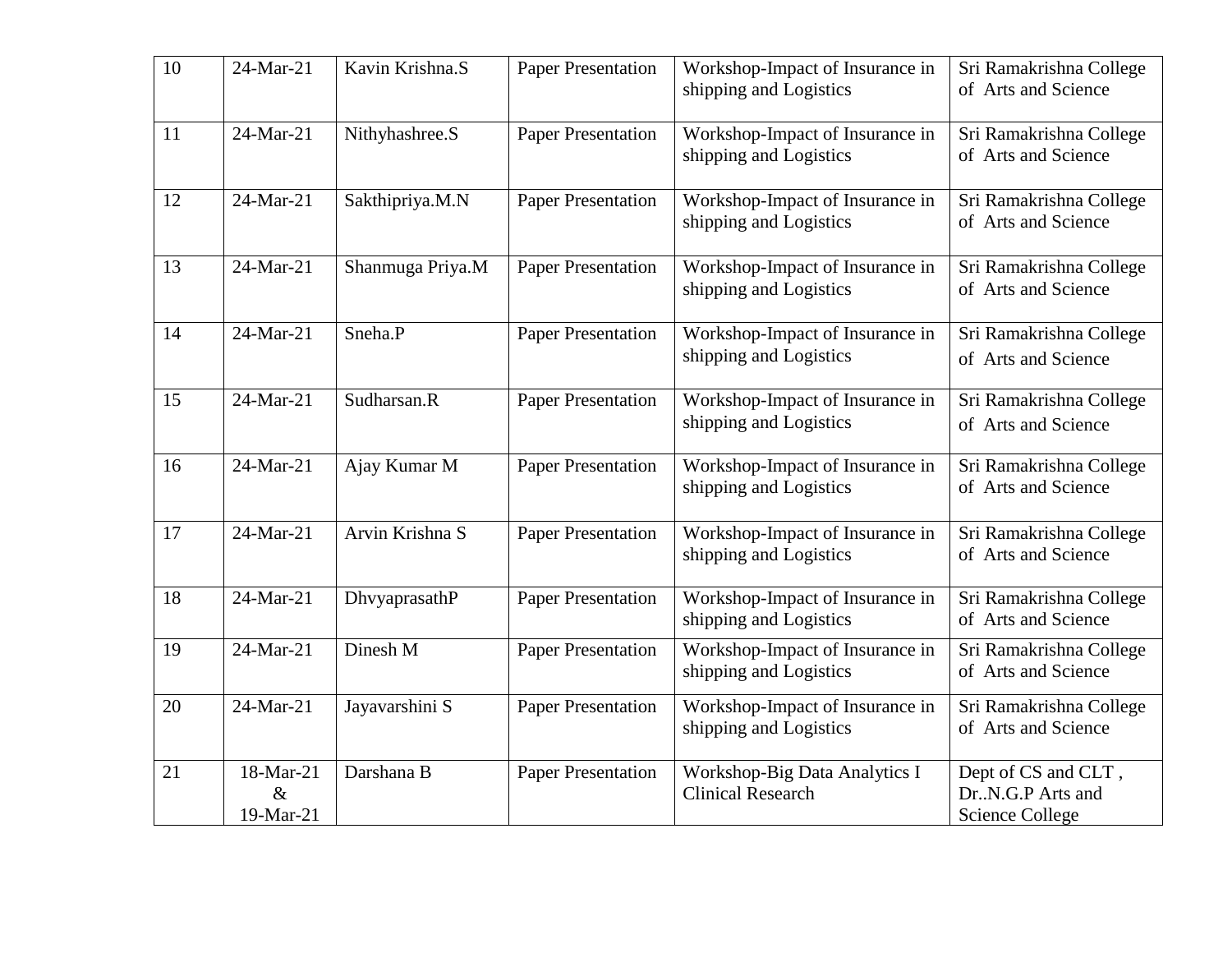| 22 | 18-Mar-21 | Deepika S       | <b>Paper Presentation</b> | Workshop-Big Data Analytics I | Dept of CS and CLT,    |
|----|-----------|-----------------|---------------------------|-------------------------------|------------------------|
|    | $\&$      |                 |                           | <b>Clinical Research</b>      | Dr.,N.G.P Arts and     |
|    | 19-Mar-21 |                 |                           |                               | <b>Science College</b> |
| 23 | 18-Mar-21 | Dhivyaprasath S | <b>Paper Presentation</b> | Workshop-Big Data Analytics I | Dept of CS and CLT,    |
|    | $\&$      |                 |                           | <b>Clinical Research</b>      | Dr.,N.G.P Arts and     |
|    | 19-Mar-21 |                 |                           |                               | <b>Science College</b> |
| 24 | 18-Mar-21 | Dinesh M        | <b>Paper Presentation</b> | Workshop-Big Data Analytics I | Dept of CS and CLT,    |
|    | $\&$      |                 |                           | <b>Clinical Research</b>      | Dr.,N.G.P Arts and     |
|    | 19-Mar-21 |                 |                           |                               | <b>Science College</b> |
| 25 | 18-Mar-21 | Naveen Kumar    | <b>Paper Presentation</b> | Workshop-Big Data Analytics I | Dept of CS and CLT,    |
|    | $\&$      |                 |                           | <b>Clinical Research</b>      | Dr.,N.G.P Arts and     |
|    | 19-Mar-21 |                 |                           |                               | <b>Science College</b> |
| 26 | 18-Mar-21 | Navin S         | <b>Paper Presentation</b> | Workshop-Big Data Analytics I | Dept of CS and CLT,    |
|    | $\&$      |                 |                           | <b>Clinical Research</b>      | Dr.,N.G.P Arts and     |
|    | 19-Mar-21 |                 |                           |                               | <b>Science College</b> |
| 27 | 18-Mar-21 | NivinPeeuse     | <b>Paper Presentation</b> | Workshop-Big Data Analytics I | Dept of CS and CLT,    |
|    | $\&$      |                 |                           | <b>Clinical Research</b>      | Dr.,N.G.P Arts and     |
|    | 19-Mar-21 |                 |                           |                               | <b>Science College</b> |
| 28 | 18-Mar-21 | Sharmila        | <b>Paper Presentation</b> | Workshop-Big Data Analytics I | Dept of CS and CLT,    |
|    | $\&$      |                 |                           | <b>Clinical Research</b>      | Dr. N.G.P Arts and     |
|    | 19-Mar-21 |                 |                           |                               | <b>Science College</b> |
| 29 | 18-Mar-21 | Renugadevi      | <b>Paper Presentation</b> | Workshop-Big Data Analytics I | Dept of CS and CLT,    |
|    | $\&$      |                 |                           | <b>Clinical Research</b>      | Dr.,N.G.P Arts and     |
|    | 19-Mar-21 |                 |                           |                               | <b>Science College</b> |
| 30 | 18-Mar-21 | Rethanya S      | <b>Paper Presentation</b> | Workshop-Big Data Analytics I | Dept of CS and CLT,    |
|    | $\&$      |                 |                           | <b>Clinical Research</b>      | Dr.,N.G.P Arts and     |
|    | 19-Mar-21 |                 |                           |                               | <b>Science College</b> |
| 31 | 18-Mar-21 | Sandhiya R      | <b>Paper Presentation</b> | Workshop-Big Data Analytics I | Dept of CS and CLT,    |
|    | $\&$      |                 |                           | <b>Clinical Research</b>      | Dr.,N.G.P Arts and     |
|    | 19-Mar-21 |                 |                           |                               | <b>Science College</b> |
| 32 | 18-Mar-21 | Saran           | <b>Paper Presentation</b> | Workshop-Big Data Analytics I | Dept of CS and CLT,    |
|    | $\&$      |                 |                           | <b>Clinical Research</b>      | Dr.,N.G.P Arts and     |
|    | 19-Mar-21 |                 |                           |                               | <b>Science College</b> |
| 33 | 18-Mar-21 | Sharan          | <b>Paper Presentation</b> | Workshop-Big Data Analytics I | Dept of CS and CLT,    |
|    | $\&$      |                 |                           | <b>Clinical Research</b>      | Dr. N.G.P Arts and     |
|    | 19-Mar-21 |                 |                           |                               | <b>Science College</b> |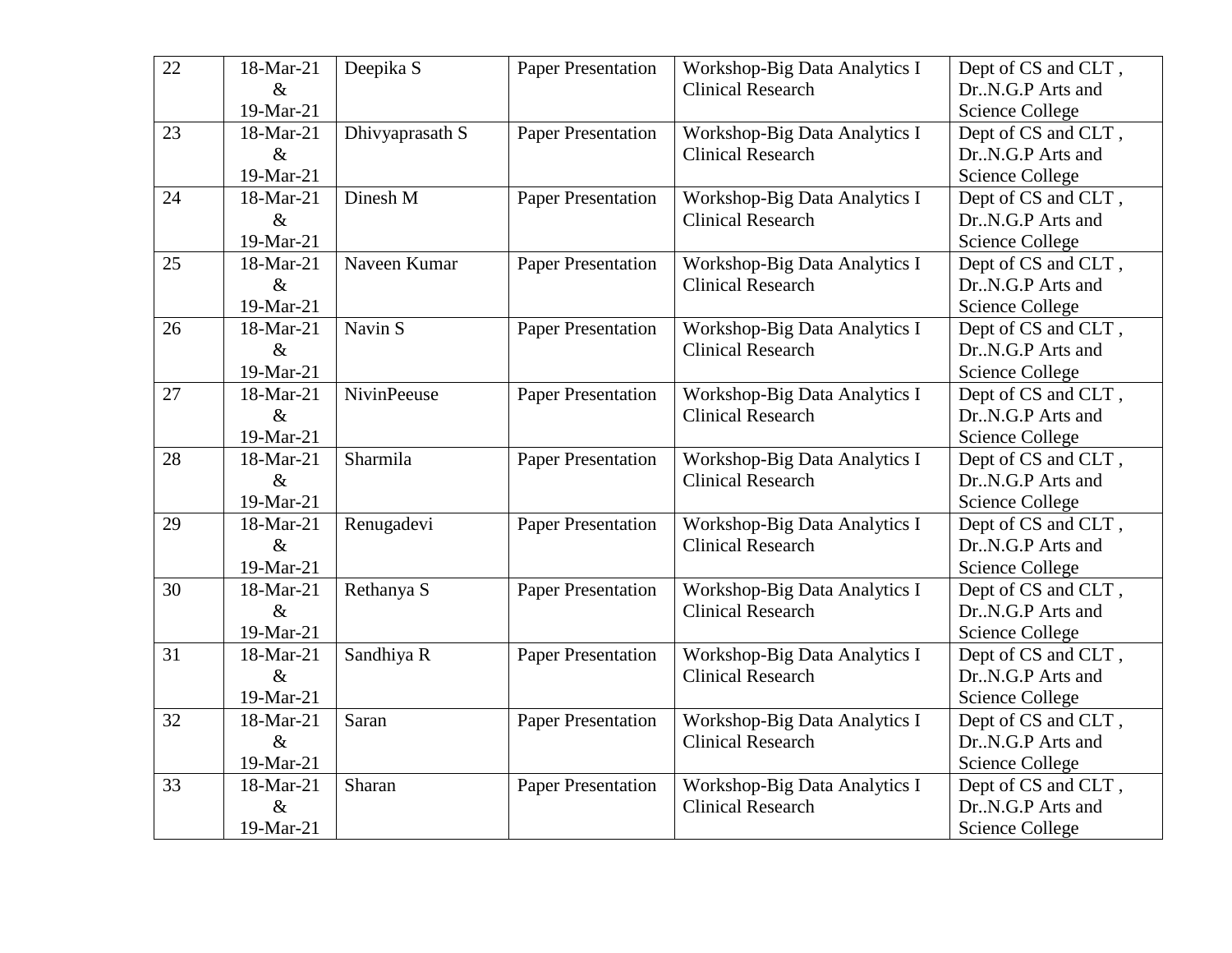| $\overline{34}$ | 18-Mar-21 | Sreemathi S         | <b>Paper Presentation</b> | Workshop-Big Data Analytics I | Dept of CS and CLT,    |
|-----------------|-----------|---------------------|---------------------------|-------------------------------|------------------------|
|                 | $\&$      |                     |                           | <b>Clinical Research</b>      | Dr.,N.G.P Arts and     |
|                 | 19-Mar-21 |                     |                           |                               | <b>Science College</b> |
| 35              | 18-Mar-21 | Sukanth             | <b>Paper Presentation</b> | Workshop-Big Data Analytics I | Dept of CS and CLT,    |
|                 | $\&$      |                     |                           | <b>Clinical Research</b>      | Dr.,N.G.P Arts and     |
|                 | 19-Mar-21 |                     |                           |                               | <b>Science College</b> |
| 36              | 18-Mar-21 | Swathi <sub>S</sub> | <b>Paper Presentation</b> | Workshop-Big Data Analytics I | Dept of CS and CLT,    |
|                 | $\&$      |                     |                           | <b>Clinical Research</b>      | Dr.,N.G.P Arts and     |
|                 | 19-Mar-21 |                     |                           |                               | <b>Science College</b> |
| 37              | 18-Mar-21 | Aakash.R.M          | <b>Paper Presentation</b> | Workshop-Big Data Analytics I | Dept of CS and CLT,    |
|                 | $\&$      |                     |                           | <b>Clinical Research</b>      | Dr., N.G.P Arts and    |
|                 | 19-Mar-21 |                     |                           |                               | <b>Science College</b> |
| 38              | 18-Mar-21 | Ashwin balaji.S     | <b>Paper Presentation</b> | Workshop-Big Data Analytics I | Dept of CS and CLT,    |
|                 | $\&$      |                     |                           | <b>Clinical Research</b>      | Dr.,N.G.P Arts and     |
|                 | 19-Mar-21 |                     |                           |                               | <b>Science College</b> |
| 39              | 18-Mar-21 | Bawadharani.S       | <b>Paper Presentation</b> | Workshop-Big Data Analytics I | Dept of CS and CLT,    |
|                 | $\&$      |                     |                           | <b>Clinical Research</b>      | Dr.,N.G.P Arts and     |
|                 | 19-Mar-21 |                     |                           |                               | <b>Science College</b> |
| 40              | 18-Mar-21 | Elavarasan.S        | <b>Paper Presentation</b> | Workshop-Big Data Analytics I | Dept of CS and CLT,    |
|                 | $\&$      |                     |                           | <b>Clinical Research</b>      | Dr. N.G.P Arts and     |
|                 | 19-Mar-21 |                     |                           |                               | <b>Science College</b> |
| 41              | 18-Mar-21 | Gayathri.R          | <b>Paper Presentation</b> | Workshop-Big Data Analytics I | Dept of CS and CLT,    |
|                 | $\&$      |                     |                           | <b>Clinical Research</b>      | Dr.,N.G.P Arts and     |
|                 | 19-Mar-21 |                     |                           |                               | <b>Science College</b> |
| 42              | 18-Mar-21 | Kalaivani.B         | <b>Paper Presentation</b> | Workshop-Big Data Analytics I | Dept of CS and CLT,    |
|                 | $\&$      |                     |                           | <b>Clinical Research</b>      | Dr.,N.G.P Arts and     |
|                 | 19-Mar-21 |                     |                           |                               | <b>Science College</b> |
| 43              | 18-Mar-21 | Kavya.S             | <b>Paper Presentation</b> | Workshop-Big Data Analytics I | Dept of CS and CLT,    |
|                 | $\&$      |                     |                           | <b>Clinical Research</b>      | Dr.,N.G.P Arts and     |
|                 | 19-Mar-21 |                     |                           |                               | <b>Science College</b> |
| 44              | 18-Mar-21 | Kowshik.S           | <b>Paper Presentation</b> | Workshop-Big Data Analytics I | Dept of CS and CLT,    |
|                 | $\&$      |                     |                           | <b>Clinical Research</b>      | Dr.,N.G.P Arts and     |
|                 | 19-Mar-21 |                     |                           |                               | <b>Science College</b> |
| 45              | 18-Mar-21 | Ramya.N             | <b>Paper Presentation</b> | Workshop-Big Data Analytics I | Dept of CS and CLT,    |
|                 | $\&$      |                     |                           | <b>Clinical Research</b>      | Dr. N.G.P Arts and     |
|                 | 19-Mar-21 |                     |                           |                               | <b>Science College</b> |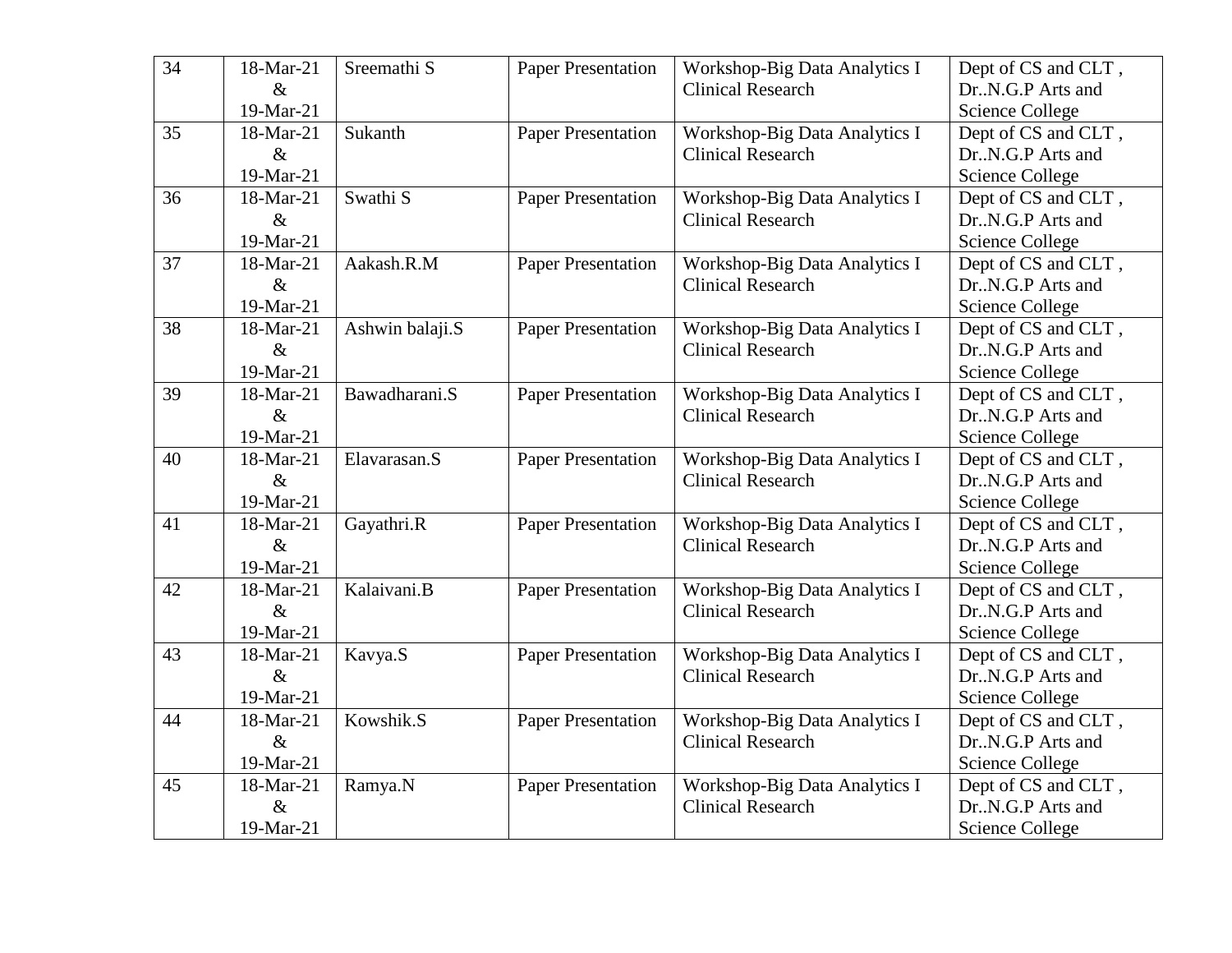| 46 | 18-Mar-21<br>$\&$<br>19-Mar-21 | Rithika.S.E              | <b>Paper Presentation</b> | Workshop-Big Data Analytics I<br><b>Clinical Research</b>    | Dept of CS and CLT,<br>Dr.,N.G.P Arts and<br><b>Science College</b> |
|----|--------------------------------|--------------------------|---------------------------|--------------------------------------------------------------|---------------------------------------------------------------------|
| 47 | 18-Mar-21<br>$\&$<br>19-Mar-21 | Sakthipriya.M.N          | <b>Paper Presentation</b> | Workshop-Big Data Analytics I<br><b>Clinical Research</b>    | Dept of CS and CLT,<br>Dr. N.G.P Arts and<br><b>Science College</b> |
| 48 | 18-Mar-21<br>$\&$<br>19-Mar-21 | Santheya.G               | <b>Paper Presentation</b> | Workshop-Big Data Analytics I<br><b>Clinical Research</b>    | Dept of CS and CLT,<br>Dr.,N.G.P Arts and<br><b>Science College</b> |
| 49 | 18-Mar-21<br>$\&$<br>19-Mar-21 | Shanmuga Priya.M         | <b>Paper Presentation</b> | Workshop-Big Data Analytics I<br><b>Clinical Research</b>    | Dept of CS and CLT,<br>Dr.,N.G.P Arts and<br><b>Science College</b> |
| 50 | 18-Mar-21<br>$\&$<br>19-Mar-21 | Sneha.P                  | <b>Paper Presentation</b> | Workshop-Big Data Analytics I<br><b>Clinical Research</b>    | Dept of CS and CLT,<br>Dr.,N.G.P Arts and<br><b>Science College</b> |
| 51 | 18-Mar-21<br>$\&$<br>19-Mar-21 | Srimathi.S               | <b>Paper Presentation</b> | Workshop-Big Data Analytics I<br><b>Clinical Research</b>    | Dept of CS and CLT,<br>Dr.,N.G.P Arts and<br><b>Science College</b> |
| 52 | 18-Mar-21<br>$\&$<br>19-Mar-21 | Subhashini.E             | <b>Paper Presentation</b> | Workshop-Big Data Analytics I<br><b>Clinical Research</b>    | Dept of CS and CLT,<br>Dr.,N.G.P Arts and<br><b>Science College</b> |
| 53 | 18-Mar-21<br>$\&$<br>19-Mar-21 | Sudharsan.R              | <b>Paper Presentation</b> | Workshop-Big Data Analytics I<br><b>Clinical Research</b>    | Dept of CS and CLT,<br>Dr. N.G.P Arts and<br><b>Science College</b> |
| 54 | 18-Mar-21<br>$\&$<br>19-Mar-21 | Sureka.R                 | <b>Paper Presentation</b> | Workshop-Big Data Analytics I<br><b>Clinical Research</b>    | Dept of CS and CLT,<br>Dr. N.G.P Arts and<br><b>Science College</b> |
| 55 | 18-Mar-21<br>$\&$<br>19-Mar-21 | Vasanthakumar.M          | <b>Paper Presentation</b> | Workshop-Big Data Analytics I<br><b>Clinical Research</b>    | Dept of CS and CLT,<br>Dr. N.G.P Arts and<br><b>Science College</b> |
| 56 | 18-Mar-21<br>$\&$<br>19-Mar-21 | Thangaraja<br>janarthani | <b>Paper Presentation</b> | Workshop-Big Data Analytics I<br><b>Clinical Research</b>    | Dept of CS and CLT,<br>Dr. N.G.P Arts and<br><b>Science College</b> |
| 57 | $27-Jan-21$                    | Dhivyaprasath P          | <b>Paper Presentation</b> | Virtual Student Development<br>Programme-Digitalize yourself | CMS, Jain (Deemed to be<br>University)                              |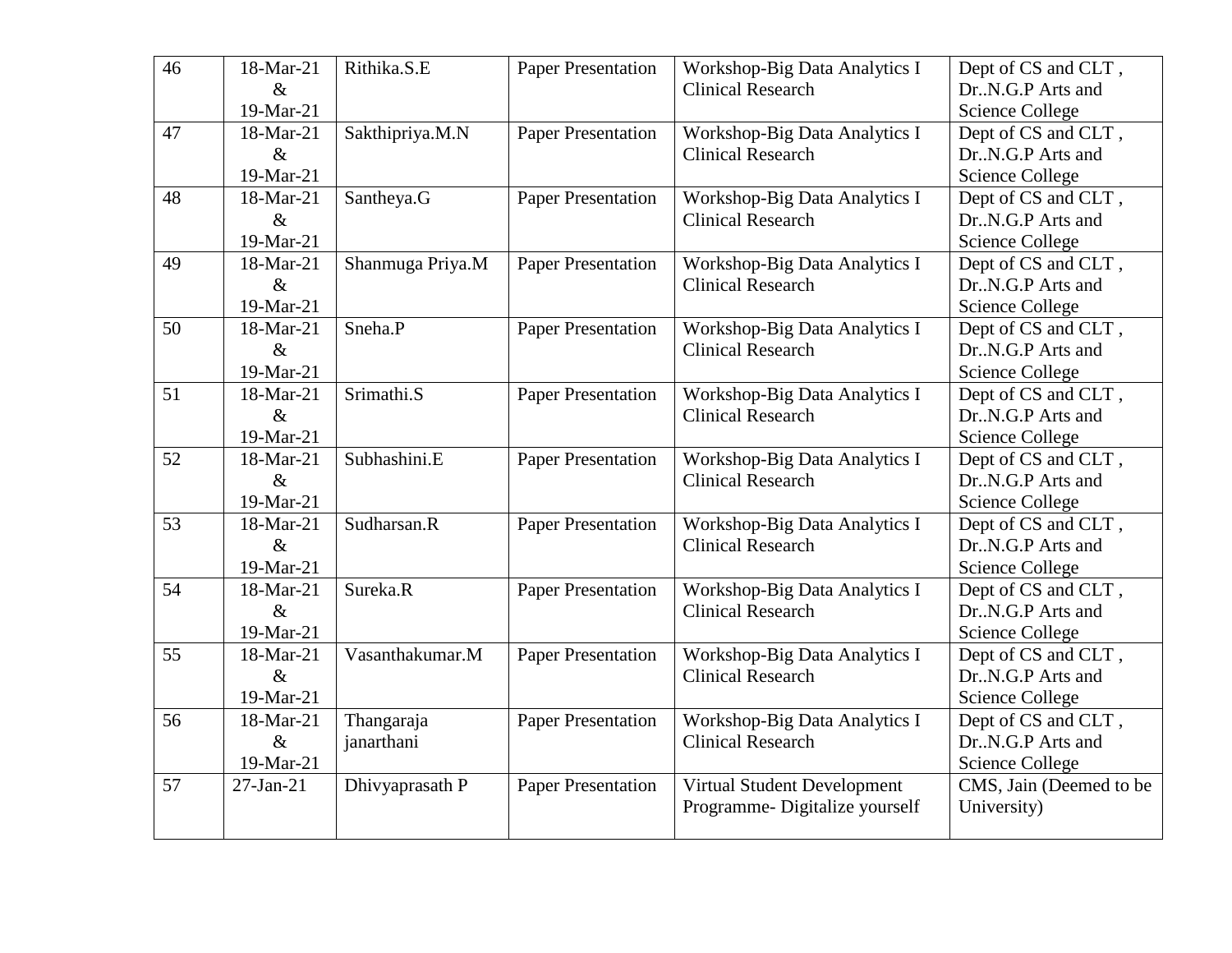#### **9. Staff Publication**

| <b>S. No.</b>  | Name of the      | <b>Title</b>                      | <b>Journal Name</b>          | <b>ISSN/ISBN</b>   | <b>Impact</b> | SCI/WoS/        |
|----------------|------------------|-----------------------------------|------------------------------|--------------------|---------------|-----------------|
|                | <b>Faculty</b>   |                                   |                              | No.                | <b>Factor</b> | <b>UGC/SSC</b>  |
|                |                  |                                   |                              | Date of            |               | I/Scopus        |
|                |                  |                                   |                              | publishing         |               |                 |
|                |                  |                                   |                              | Vol. No.           |               |                 |
| $\mathbf{1}$   | Dr.S.Saravanan & | A study on customer               | <b>GIS Science Journal</b>   | ISSN:1869-         | 6.1           | <b>UGC</b> Care |
|                | Ms.G.Ilakkia     | Satisfaction and factors that     |                              | 9391               |               | Group-II        |
|                |                  | influences the customer to prefer |                              | Volume 8, Issue    |               | Journal         |
|                |                  | private sector bank in            |                              | 4, April 2021      |               |                 |
|                |                  | Coimbatore city                   |                              |                    |               |                 |
| $\overline{2}$ | Dr.S.Saravanan & | A Comparative study on service    | Mukt Shabd Journal           | ISSN:2347-         | 4.6           | <b>UGC Care</b> |
|                | Ms.G.Ilakkia     | quality and customer satisfaction |                              | 3150               |               | Group-I         |
|                |                  | between Public and Private        |                              | Volume             |               | Journal         |
|                |                  | sector banks with reference to    |                              | 10, Issue 4, April |               |                 |
|                |                  | Coimbatore city                   |                              | 2021               |               |                 |
| 3              | J.Eldho &        | A study on production and         | International journal        | ISSN:2455-         | 7.429         |                 |
|                | Dr.R.Gunasundari | Marketing Problems of Pepper      | of all research              | 6211               |               |                 |
|                |                  | cultivators in Gudalur area of    | eduation and                 | Volume 9, Issue    |               |                 |
|                |                  | Nilgiris                          | Scientific methods           | 4, April 2021      |               |                 |
| $\overline{4}$ | Dr.R.Gunasundari | <b>Measurement of Brand</b>       | International journal        | ISSN:2455-         | 7.42          | <b>UGC</b>      |
|                | & M.Dhivyaa      | awareness and brand perception    | of All research              | 6211               |               |                 |
|                |                  | towards Samsung mobile phones     | <b>Education</b> and         | Volume 9, Issue    |               |                 |
|                |                  |                                   | <b>Scientific Methods</b>    | 4, April 2021      |               |                 |
| 5              | N.Sathish Babu & | A Study on Emotional              | <b>International Journal</b> | ISSN:2320-         | 7.97          |                 |
|                | M.Banurekha      | Intelligence & Burnout            | of Creative Research         | 2882, Volume 9,    |               |                 |
|                |                  | Syndrome of Private School        | Thoughts                     | Issue 4, April     |               |                 |
|                |                  | <b>Teachers</b>                   |                              | 2021               |               |                 |
| 6              | M.Priyadhasini & | A study on customers              | International journal        | ISSN:2349-         | 5.86          |                 |
|                | M.Banurekha      | satisfaction towards Raymond's    | of innovative                | 6002               |               |                 |
|                |                  | fashion wear with reference to    | Research in                  | Volume 7, Issue    |               |                 |
|                |                  | Coimbatore city                   | Technology                   | 11, April 2021     |               |                 |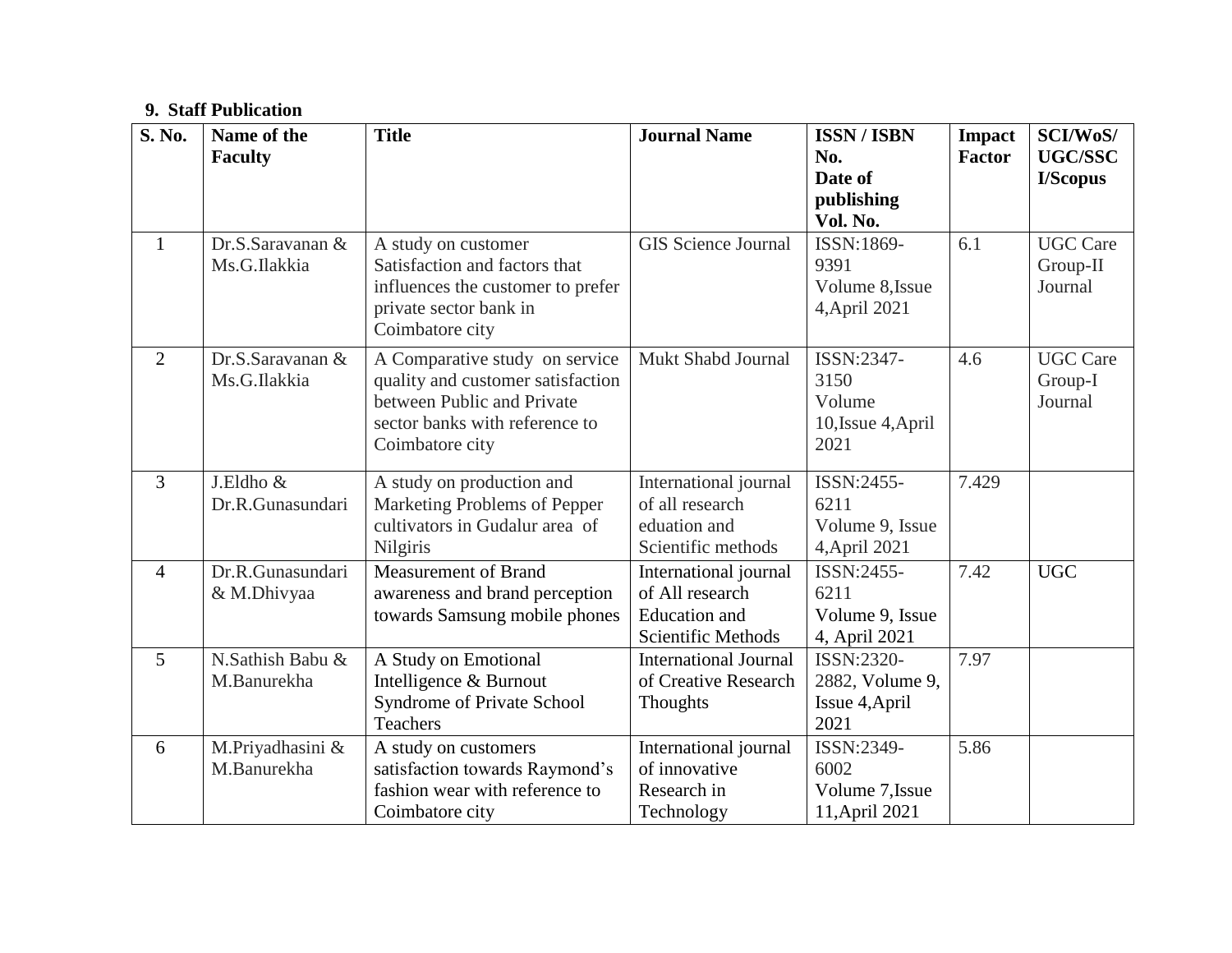| $\overline{7}$<br>8 | Nadhakumar &<br>M.Banurekha<br>K.Praveeen           | A study on parents opinion<br>Towards XSEED Syllabus in<br>Private School with special<br>reference to Coimbatore city<br>A study on Marketing of | International journal<br>of innovative<br>Research in<br>Technology<br><b>EPRA</b> international | ISSN:2349-<br>6002<br>Volume 7, Issue<br>11, April 2021<br>ISSN:2455- | 5.86<br>8.047 | <b>UGC</b> |
|---------------------|-----------------------------------------------------|---------------------------------------------------------------------------------------------------------------------------------------------------|--------------------------------------------------------------------------------------------------|-----------------------------------------------------------------------|---------------|------------|
|                     | ,Dr.S.Gandhimathi<br>Dr.C.Karthick                  | <b>Agricultural Production with</b><br>special reference on groundnuts                                                                            | Journal of<br>Multidisciplinary<br>research                                                      | 3662<br>Volume 7.Issue<br>4, April 2021                               |               |            |
| 9                   | Shobika &<br>Dr.R.Gunasundari                       | A study on customer<br><b>Satisfaction Towards</b><br>Hypermarket with reference to<br><b>DMART</b>                                               | <b>EPRA</b> international<br>Journal of<br>Multidisciplinary<br>research                         | ISSN:2455-<br>3662<br>Volume 7, Issue<br>4, April 2021                | 8.047         |            |
| 10                  | N.Akashya &<br>Dr.R.Gunasundari                     | A study on passengers<br>satisfaction using Fasttag with<br>special reference to Coimbatore<br>city                                               | <b>EPRA</b> international<br>Journal of<br>Multidisciplinary<br>research                         | ISSN:2455-<br>3662<br>Volume 7, Issue<br>4, April 2021                | 8.047         |            |
| 11                  | D.Vinothini,<br>Dr.S.Gandhimathi<br>& Dr.c.Karthick | A study on Stress management<br>of Working women in<br>Coimbatore city                                                                            | <b>EPRA</b> international<br>Journal of<br>Multidisciplinary<br>research                         | ISSN:2455-<br>3662<br>Volume 7, Issue<br>4, April 2021                | 8.047         |            |
| 12                  | N.Preethi &<br>Dr.M.P.Kumaran                       | A study on problems faced by<br>the work from home employees                                                                                      | <b>International Journal</b><br>of all Research<br><b>Education</b> and<br>Scientific Methods    | ISSN:2455-<br>6211<br>Volume 9, Issue<br>4, April 2021                | 7.429         |            |
| 13                  | SreeMathi &<br>P.Maheswari                          | A study on marketing mix<br><b>Statergies of Airtel Network</b><br>with special reference to<br>Coimbatore city                                   | <b>International Journal</b><br>of Research<br>publications and<br>Reviews                       | <b>ISSN: 2582-</b><br>7421<br>Volume 2, Issue<br>4, April 2021        | 5.536         |            |
| 14                  | S.Kavya &<br>P.Maheswari                            | A study on Role of Co-<br>Operative bank in Agricultural<br>Credit with special reference to                                                      | <b>International Journal</b><br>of all Research<br><b>Education</b> and                          | ISSN:2455-<br>6211<br>Volume 9, Issue                                 | 7.429         |            |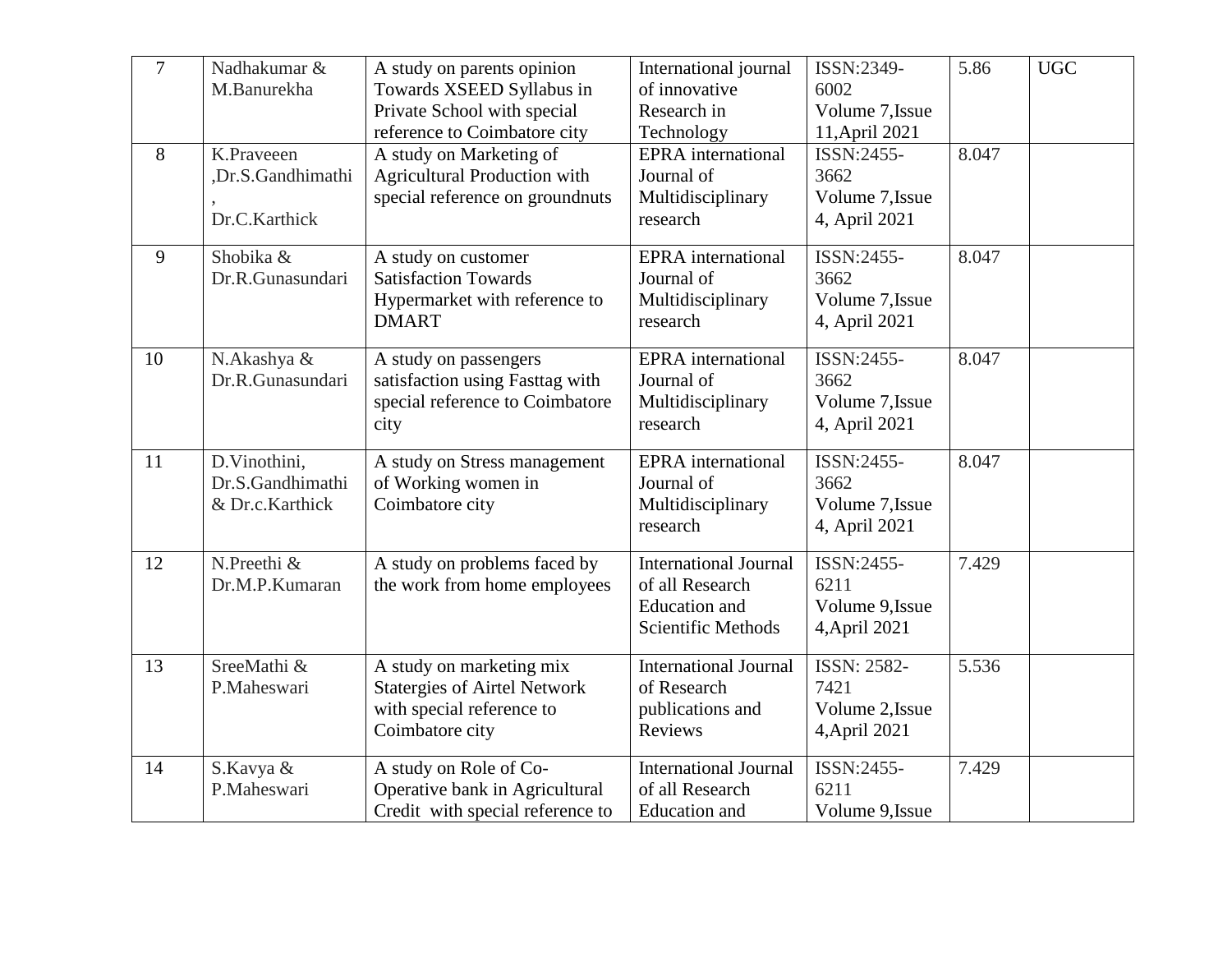|    |                                                   | <b>Coimbatore City</b>                                                                                                                       | Scientific Methods                                                                                   | 4, April 2021                                                  |       |                 |
|----|---------------------------------------------------|----------------------------------------------------------------------------------------------------------------------------------------------|------------------------------------------------------------------------------------------------------|----------------------------------------------------------------|-------|-----------------|
| 15 | M.Praveena &<br>Dr.R.Gunasundari                  | A study on Marketing mix<br>Strategies of Reliance JIO 4G<br>Network with special reference<br>to Coimbatore city                            | <b>International Journal</b><br>of Research<br>publications and<br>Reviews                           | <b>ISSN: 2582-</b><br>7421<br>Volume 2, Issue<br>4, April 2021 | 5.536 |                 |
| 16 | G.Joshika &<br>P.Maheswari                        | A study on impact of E-Learning<br>model in students with special<br>reference to Dr.N.G.P. Arts and<br><b>Science College</b>               | <b>International Journal</b><br>of Research<br>publications and<br>Reviews                           | <b>ISSN: 2582-</b><br>7421<br>Volume 2, Issue<br>4, April 2021 | 5.536 |                 |
| 17 | S.Gokuleswaran &<br>P.Maheswari                   | A study on Customer awareness<br>and satisfaction of technology<br>advancement in banking sector                                             | <b>International Journal</b><br>of Creative research<br><b>Thoughts</b>                              | ISSN 2320-2882<br>Volume 9, Issue<br>4, April 2021             | 7.97  |                 |
| 18 | $\overline{\mathrm{D}}$ . Sharan &<br>P.Maheswari | A study of farmers satisfaction<br>towards Pradhan Mantri<br>FasalBima yojana                                                                | <b>International Journal</b><br>of all Research<br><b>Education</b> and<br><b>Scientific Methods</b> | ISSN 2455-6211<br>Volume 9, Issue<br>4, April 2021             | 7.42  |                 |
| 19 | R.Thangaraj &<br>Dr.R.Gunasundari                 | A Study on Consumer<br>satisfaction level towards<br>Yamaha Motors with special<br>reference towards Yamaha R15<br>in Coimbatore City        | <b>International Journal</b><br>of Research<br>Publications and<br>Reviews                           | ISSN 2582-7421<br>Volume 2, Issue<br>4, April 2021             | 5.536 |                 |
| 20 | R.Sowmiya &<br>M.Banurekha                        | A Study on Consumer<br>Preference towards Packaged<br>Milk with Special reference to<br><b>Coimbatore City</b>                               | International journal<br>for innovative<br>Research in<br>Multidisciplinary<br>Field                 | ISSN 2455-0620<br>Volume 7, Issue<br>4, April 2021             | 6.71  |                 |
| 21 | Dr.S.Saravanan &<br>Ms.G.Ilakkia                  | An Impact of service quality and<br>customer satisfaction between<br>Public and Private sector banks<br>with reference to Coimbatore<br>city | Journal of emerging<br>Technologies and<br><b>Innovative Research</b>                                | 2349-5162<br>Volume 8, Issue<br>3, March-2021                  | 5.87  | <b>UGC Care</b> |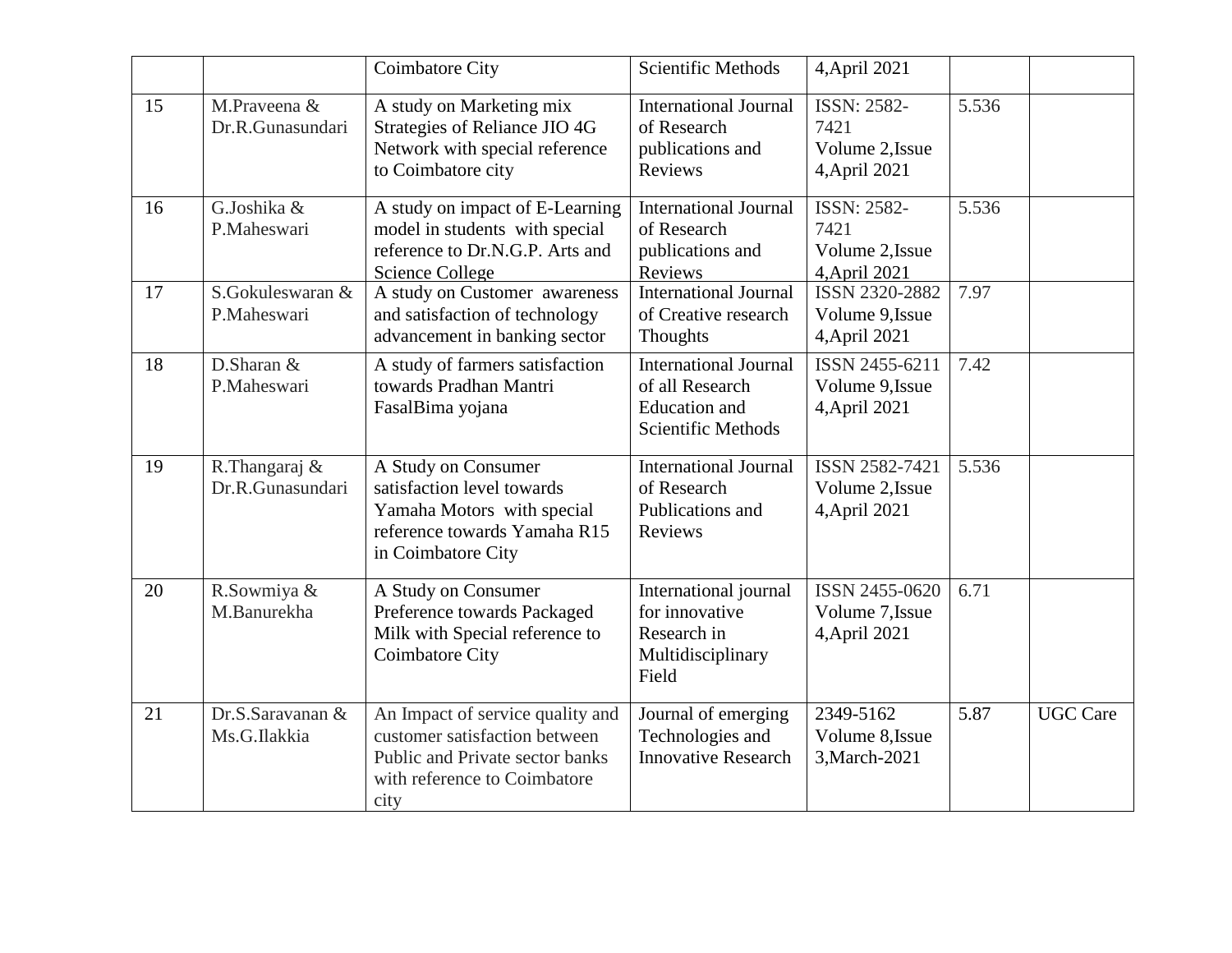| 22 | N.S.Felix $&$    | A study on Consumer                   | <b>International Journal</b> | E-ISSN:2348-         | 5.75 | <b>UGC Care</b>  |
|----|------------------|---------------------------------------|------------------------------|----------------------|------|------------------|
|    | M.Banurekha      | satisfaction towards housing          | of Research and              | 1269, P-ISSN         |      |                  |
|    |                  | loan in banking sector with           | <b>Analytical Reviews</b>    | 2349-5138)           |      |                  |
|    |                  | reference to tirupur city             |                              | Issue 1, Volume      |      |                  |
|    |                  |                                       |                              | 8, Mar-2021          |      |                  |
| 23 | Sharmila         | A study on customer satisfaction      | <b>International Journal</b> | ISSN:2320-           | 7.97 | <b>UGC Care</b>  |
|    | &M.Banurekha     | towards various service provided      | of Creative research         | 2882                 |      |                  |
|    |                  | by retail outlets with special        | thoughts                     | Issue 3, volume      |      |                  |
|    |                  | reference to Coimbatore city          |                              | 9, Mar-2021          |      |                  |
| 24 | Dr.R.Gunasundari | Covid-19 Impact on savings $\&$       | <b>AEGAEUM Journal</b>       | <b>ISSN No:0776-</b> |      | <b>UGC</b> Care- |
|    |                  | Investment Patterns on life style     |                              | 3808                 |      | $Group-II$       |
|    |                  | Remunerated<br><b>Employees</b><br>οf |                              | $Issue1, Jan-2021$   |      |                  |
|    |                  | 2020-21<br>(DrNGPASC)                 |                              |                      |      |                  |
|    |                  | COM005)                               |                              |                      |      |                  |

## **10.Staff Internship**

| D.<br>No. | <b>Name of the Faculty</b> | Name of the Internship/Fellowship | <b>Duration</b> | <b>Venue</b> |  |  |  |
|-----------|----------------------------|-----------------------------------|-----------------|--------------|--|--|--|
|           | <b>NIL</b>                 |                                   |                 |              |  |  |  |

# **11. Research Funding**

| <b>S. No.</b> | <b>Name of the Faculty</b> | Name of the project / scheme | <b>Sanction No. and</b><br><b>Date</b> | <b>Funding body</b> | Amount |
|---------------|----------------------------|------------------------------|----------------------------------------|---------------------|--------|
|               |                            | NIL                          |                                        |                     |        |

# **12. Staff / Student Consultancy**

| S. No. | Name of the Staff /<br><b>Student</b> | Area of<br>Consultancy | <b>Duration</b> | <b>Place where Consultancy</b><br>was offered | Amount |
|--------|---------------------------------------|------------------------|-----------------|-----------------------------------------------|--------|
|        |                                       |                        |                 |                                               |        |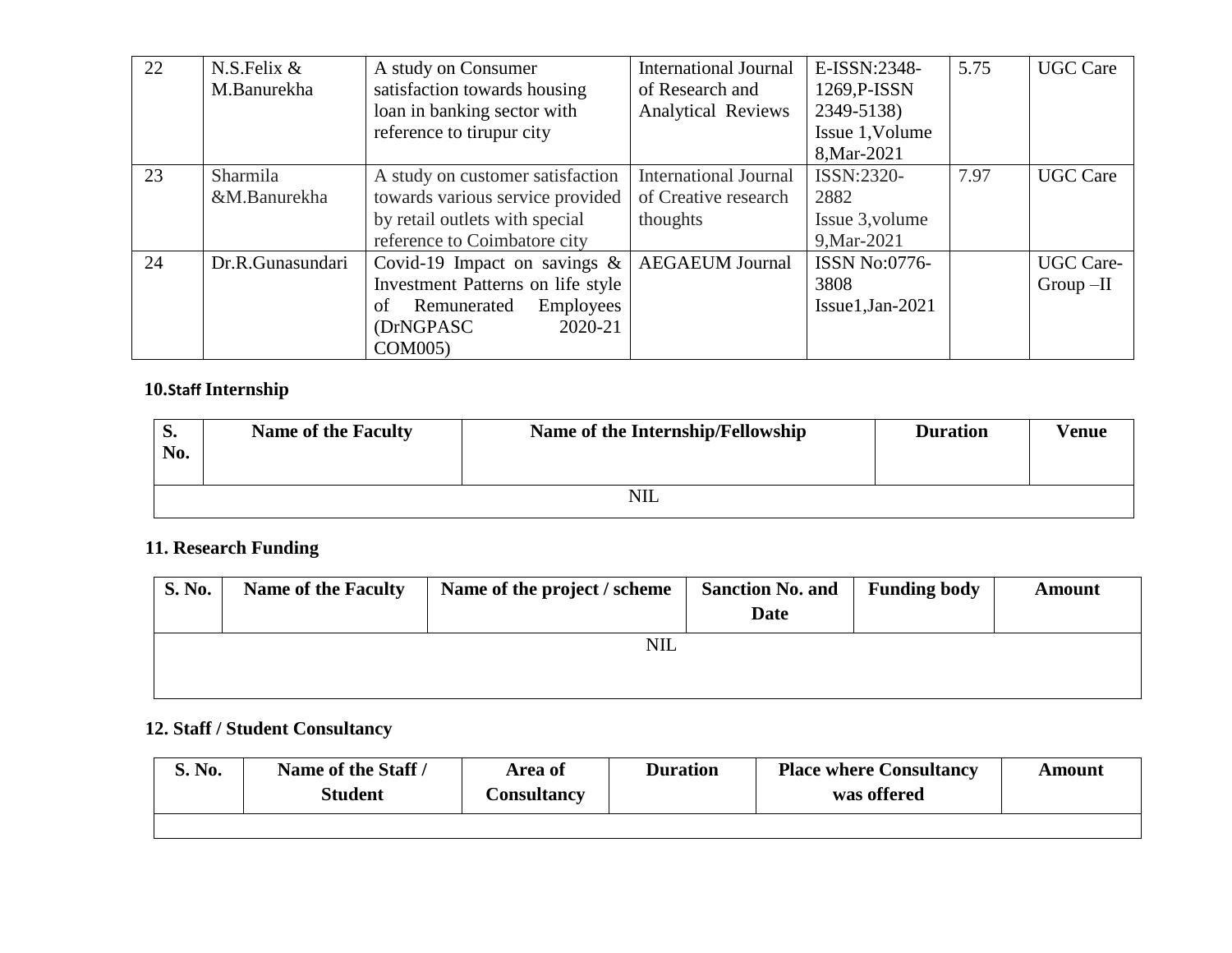### **13. Co-curricular Activities**

| S. No. | <b>Name of the Event</b> | <b>Date</b> | <b>Venue</b> | <b>Prize won</b> |
|--------|--------------------------|-------------|--------------|------------------|
|        |                          |             |              |                  |

## **14. Students Participation**

| S.<br>No. | <b>Date</b>     | Name of the<br><b>Students</b> | Event          | <b>College</b>             | <b>Inter Collegiate /</b><br><b>Inter Departmental</b> | <b>Prizes won</b>      |
|-----------|-----------------|--------------------------------|----------------|----------------------------|--------------------------------------------------------|------------------------|
|           | $10$ -Jun- $20$ | S.BalaSurekha                  | Fictionist     | Sri Ramakrishna            | <b>Inter Collegiate</b>                                | Winner                 |
|           |                 |                                |                | college of Arts and        |                                                        |                        |
|           |                 |                                |                | Science College            |                                                        |                        |
| 2         | $16-Oct-20$     | S.BalaSurekha                  | Digital poster | My NEP                     | <b>Inter Collegiate</b>                                | <b>Special Mention</b> |
|           |                 |                                | making         |                            |                                                        |                        |
| 3         | $28-Nov-20$     | S.Arvin Krishna                | Oratorical     | <b>International Level</b> | <b>Inter Collegiate</b>                                | <b>Best Orator -I</b>  |
|           |                 |                                |                | Talent Hunt                |                                                        | Place                  |
| 4         | $29-Nov-20$     | S.Arvin Krishna                | Others-World   | <b>International Level</b> | <b>Inter Collegiate</b>                                | <b>Best Motivator-</b> |
|           |                 |                                | Record         | Talent Hunt                |                                                        | World Record           |

## **15. Students Counseled**

| <b>S. No.</b> | Name of the class | <b>Number of Students</b> |
|---------------|-------------------|---------------------------|
|               | II.B.Com A        |                           |
| ∽             | III. B.Com B      |                           |